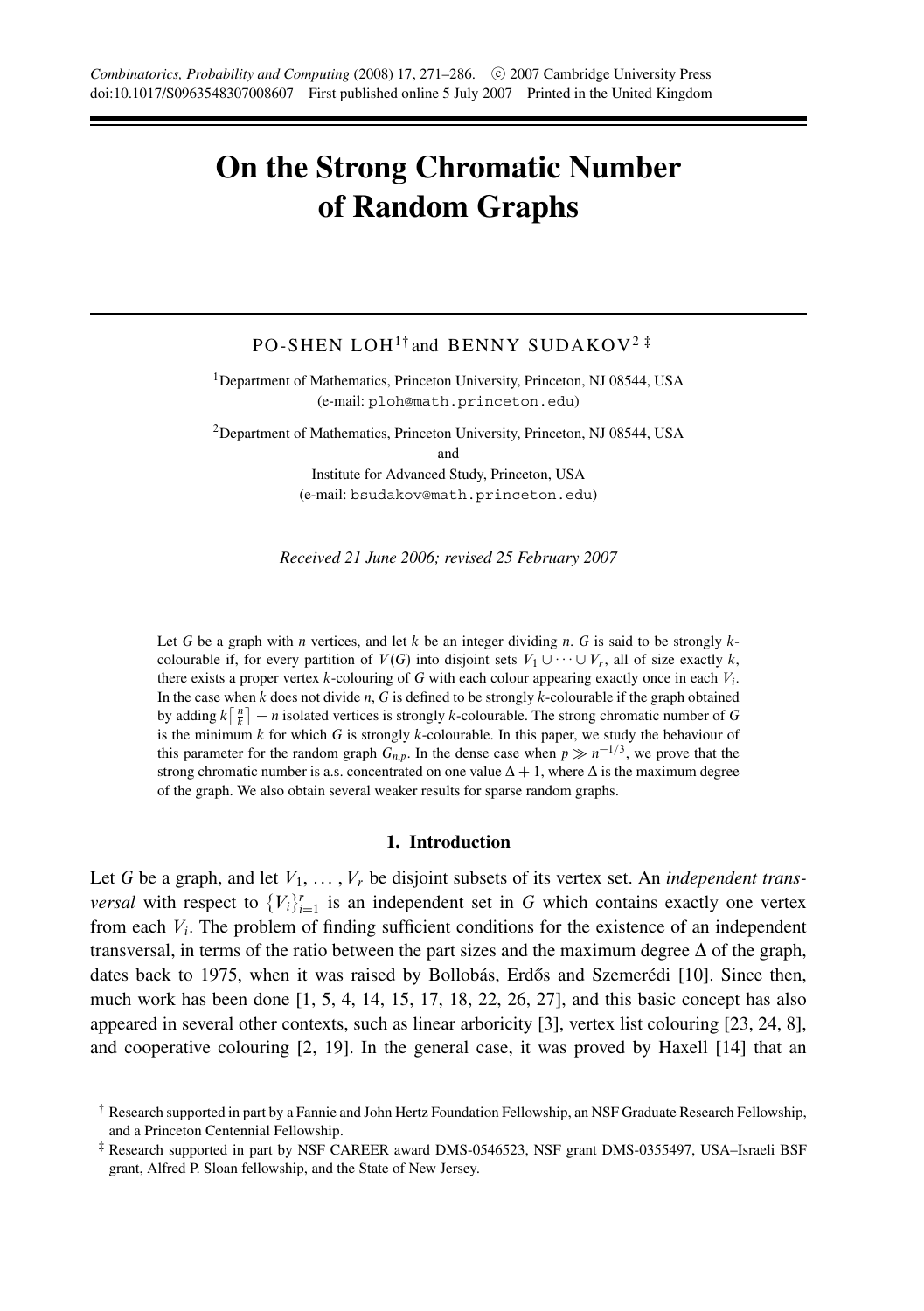independent transversal exists as long as all parts have size at least 2∆. The sharpness of this bound was shown by Szabó and Tardos  $[26]$ , extending earlier results of  $[18]$  and  $[27]$ . On the other hand, we proved in [19] that the upper bound can be further reduced to  $(1 + o(1))\Delta$  if no vertex has more than *o*(∆) neighbours in any single part. Such a condition arises naturally in certain applications, *e.g.*, vertex list colouring.

In the case when all of the  $V_i$  are of the same size  $k$ , it is natural to ask when it is possible to find not just one but *k* disjoint independent transversals with respect to the  ${V_i}$ . This is closely related to the following notion of strong colourability. Given a graph *G* with *n* vertices and a positive integer *k* dividing *n*, we say that *G* is *strongly k-colourable* if, for every partition of  $V(G)$  into disjoint sets  $V_1 \cup \cdots \cup V_r$ , all of size exactly *k*, there exists a proper vertex *k*-colouring of *G* with each colour appearing exactly once in each  $V_i$ . Notice that *G* is strongly *k*-colourable if and only if the chromatic number of any graph obtained from *G* by adding a union of vertex-disjoint *k*-cliques is *k*. If *k* does not divide *n*, then we say that *G* is strongly *k*-colourable if the graph obtained by adding  $k\left[\frac{n}{k}\right] - n$  isolated vertices is strongly *k*-colourable. The *strong chromatic number* of *G*, denoted  $s\chi(G)$ , is the minimum *k* for which *G* is strongly *k*-colourable.

The concept of strong chromatic number first appeared independently in work by Alon [3] and Fellows [11]. It was also the crux of the longstanding 'cycle plus triangles' problem popularized by Erdős, which was to show that the strong chromatic number of the cycle on  $3n$  vertices is three. That problem was solved by Fleischner and Stiebitz [12]. The strong chromatic number is known [11] to be monotonic in the sense that strong  $k$ -colourability implies strong  $(k + 1)$ colourability. It is also easy to see that  $s\chi(G)$  must always be strictly greater than the maximum degree ∆: simply take *V*<sup>1</sup> to be the neighbourhood of a vertex of maximal degree, and partition the rest of the vertices arbitrarily. The intriguing question of bounding the strong chromatic number in terms of the maximum degree has not yet been answered completely. Alon [4] showed that there exists a constant *c* such that  $s\chi \leq c\Delta$  for every graph. Later, Haxell [15] improved the bound by showing that it is enough to use  $c = 3$ , and in fact even  $c = 3 - \epsilon$  for  $\epsilon$  up to 1/4 [16]. On the other hand, Fleischner and Stiebitz [13] observed that the disjoint union of complete bipartite graphs  $K_{\Delta\Delta}$  cannot be strongly (2 $\Delta - 1$ )-coloured. Indeed, put each part of one of the  $K_{\Delta\Delta}$  into the sets  $V_1$  and  $V_2$ , respectively. Then these 2∆ vertices should get different colours. It is believed that this lower bound is tight and the strong chromatic number of any graph with maximum degree ∆ should be at most 2∆.

It is natural to wonder what is the asymptotic behaviour of the strong chromatic number for the random graph  $G_{n,p}$ , relative to the maximum degree of the graph. As usual,  $G_{n,p}$  is the probability space of all labelled graphs on *n* vertices, where every edge appears randomly and independently with probability  $p = p(n)$ . We say that the random graph possesses a graph property  $\mathscr P$  *almost surely*, or a.s. for brevity, if the probability that  $G_{n,p}$  satisfies  $\mathscr P$  tends to 1 as *n* tends to infinity. One of the most interesting phenomena discovered in the study of random graphs is that many natural graph invariants are highly concentrated (see, *e.g.*, [21] for the result on the clique number and [25, 20, 6] for the concentration of the chromatic number). In this paper we show that the strong chromatic number is another example of a tightly concentrated graph parameter. For dense random graphs, it turns out that we can concentrate  $s\chi(G_{n,p})$  on a single value, and for some smaller values of *p* we were only able to determine  $s\chi(G_{n,p})$  asymptotically. In the statement of our first result, and in the rest of this paper, the notation  $f(n) \gg g(n)$  means that  $f/g \to \infty$ together with *n*. Also, all logarithms are in the natural base *e*.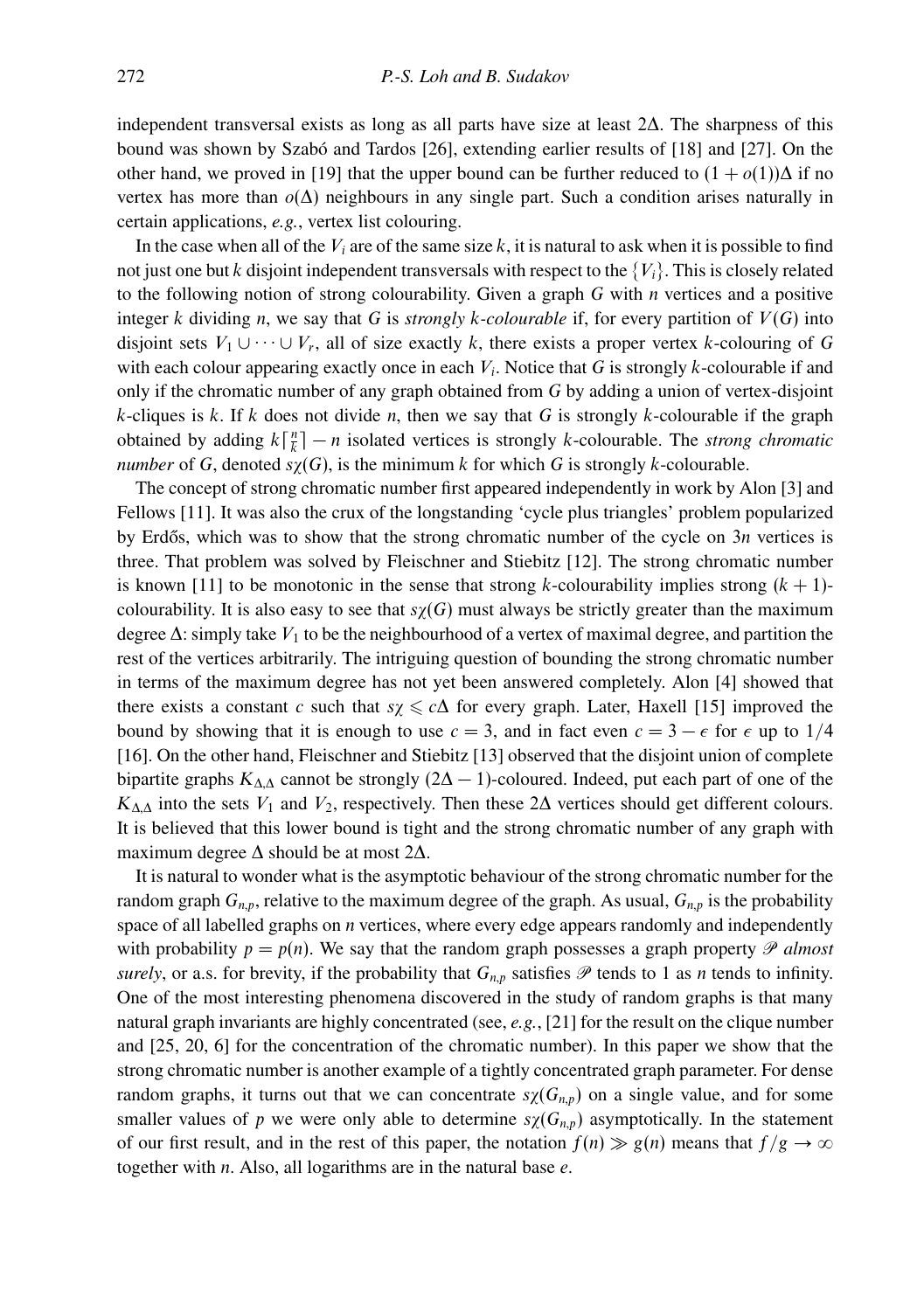**Theorem 1.1.** Let  $\Delta$  be the maximum degree of the random graph  $G_{n,p}$ , where  $p < 1 - \theta$  for *any arbitrary constant*  $\theta > 0$ *.* 

(i) If  $p \gg (\frac{\log^4 n}{n})^{1/3}$ , then almost surely the strong chromatic number of  $G_{n,p}$  equals  $\Delta + 1$ . (ii) *If*  $p \gg (\frac{\log n}{n})^{1/2}$ , then a.s. the strong chromatic number of  $G_{n,p}$  is  $(1 + o(1))\Delta$ .

Unfortunately, our approach breaks down completely when  $p \ll n^{-1/2}$ . However, for this range of *p*, we have a different argument which shows how to find at least one independent transversal.

**Theorem 1.2.** *Let*  $\Delta$  *be the maximum degree of the random graph*  $G_{n,p}$ *. If*  $p \geq \frac{\log^4 n}{n}$ *, then almost surely every collection of disjoint subsets*  $V_1, \ldots, V_r$  *of*  $G_{n,p}$  *with all*  $|V_i| \geqslant (1 + o(1))\Delta$  *has an independent transversal.*

This rest of this paper is organized as follows. In Section 2, we prove both parts of our first theorem concerning the strong chromatic number of relatively dense random graphs. We then shift our attention to the sparser case, proving our second result about transversals in Section 3. The last section of our paper contains some concluding remarks. Throughout this exposition, we will make no attempt to optimize absolute constants, and will often omit floor and ceiling signs whenever they are not crucial, for the sake of clarity of presentation.

## **2. Strong chromatic number**

In this section we prove Theorem 1.1, which determines the value of the strong chromatic number of a rather dense random graph. To this end, we first prove several lemmas that establish certain useful properties of random graphs. We will use these properties to find a partition of  $G_{n,p}$  into independent transversals.

## **2.1. Properties of random graphs**

**Lemma 2.1.** *Let*  $\theta > 0$  *be an arbitrary fixed constant. If*  $\sqrt{\frac{\log n}{n}} \ll p < 1 - \theta$  *then a.s.*  $G_{n,p}$  *has the following properties.*

- (i) *No pair of distinct vertices has more than*  $(1 + o(1))np^2$  *common neighbours.*
- (ii) *The maximum degree is strictly between np and* 1*.*01*np, and there is a unique vertex of maximum degree.*
- (iii) *The gap between the maximum degree and the next largest degree is at least*  $\frac{\sqrt{np}}{\log n}$ .

**Proof.** For the first property, fix an arbitrary constant  $\delta > 0$  and two distinct vertices *u* and *v*. Their codegree *X* is binomially distributed with parameters  $n - 2$  and  $p^2$ . Thus, by the Chernoff bound (see, *e.g.*, [7, Appendix A]),  $\mathbb{P}[X \geq (1 + \delta)np^2] \leq e^{-\Theta(\delta^2 np^2)} = o(n^{-2})$ . Taking a union bound over all  $O(n^2)$  choices for *u* and *v*, we find that the probability that the first property is not satisfied tends to 0 as  $n \to \infty$ . The second and third claims are special cases of Corollary 3.13 and Theorem 3.15 in [9], respectively. П

**Lemma 2.2.** Let  $\alpha > 0$  be an arbitrary fixed constant and let  $\sqrt{\frac{\log n}{n}} \ll p \leq \frac{3}{5}$ . Then almost *surely*  $G_{n,p}$  *does not contain a set*  $U$  *of size*  $\alpha$ *np and*  $50 \log n$  *sets*  $T_i$ ,  $|T_i| \leqslant \lceil \frac{1}{p} \rceil$ , *such that all the sets are disjoint and for every i all but at most αnp/*50 *vertices in U have neighbours in Ti.*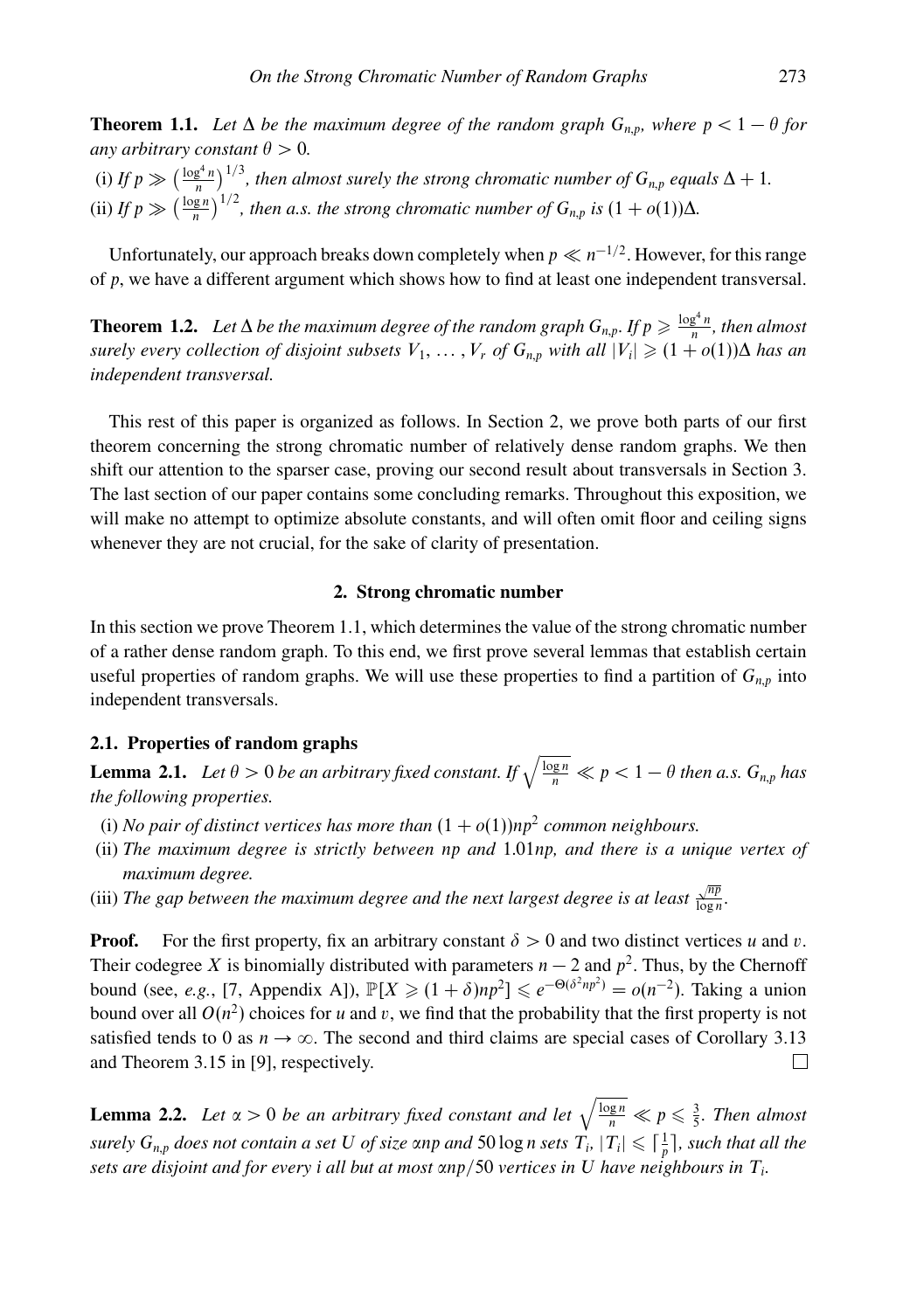**Proof.** Fix sets *U* and  $\{T_i\}$  as specified above. If all but at most  $\alpha np/50$  vertices in *U* have neighbours in  $T_i$ , we say for brevity that  $T_i$  *almost dominates*  $U$ . For a given vertex  $v$ , the probability that it has a neighbour in *T<sub>i</sub>* is  $1 - (1 - p)^{|T_i|} \leq 1 - (1 - p)^{|1/p|} < 7/8$  for all  $p \leq$ 3/5, since  $1 - (1 - p)^{|1/p|}$  is maximal in that range when  $p \to 1/2$  from below. Therefore, by a union bound we have

$$
\mathbb{P}[T_i \text{ almost dominates } U] \leq { \alpha np \choose \alpha np - \alpha np/50 } {7 \choose 8}^{\alpha np - \alpha np/50}
$$

$$
= { \alpha np \choose \alpha np/50 } {7 \choose 8}^{49 \alpha np/50}
$$

$$
\leq { 50e \left( \frac{7}{8} \right)^{49} }^{2np/50} < 3^{-\alpha np/50}.
$$

Since all sets  $T_i$  are disjoint, the events that  $T_i$  and  $T_j$  almost dominate U are independent. This implies that

$$
\mathbb{P}\big[\text{every } T_i \text{ almost dominates } U\big] \leqslant \big(3^{-\alpha np/50}\big)^{50\log n} = 3^{-\alpha np\log n}.
$$

Using that  $\log n/p = o(np)$  and  $\lceil 1/p \rceil \leq 2/p$ , we can bound the probability that there is a choice of  ${T_i}$  and *U* which violates the assertion of the lemma by

$$
\mathbb{P} \leqslant {n \choose \alpha np} \left[ \frac{2}{p} {n \choose 2/p} \right]^{50 \log n} 3^{-\alpha np \log n}
$$
  
\$\leqslant n^{\alpha np} \left( \frac{2}{p} \right)^{50 \log n} n^{\frac{100 \log n}{p}} 3^{-\alpha np \log n}\$  
= e^{(1+o(1))\alpha np \log n} \cdot 3^{-\alpha np \log n} = o(1),

so we are done.

**Lemma 2.3.** *Let*  $\alpha > 0$  *be an arbitrary fixed constant and let*  $\sqrt{\frac{\log n}{n}} \ll p \leq \frac{3}{5}$ *. Then almost surely every collection of at most* <sup>1</sup> *<sup>p</sup> disjoint subsets of size αnp in Gn,p has an independent transversal.*

**Proof.** Fix a collection of disjoint subsets  $V_1, \ldots, V_r$ ,  $r \leq \lceil \frac{1}{p} \rceil$ , of  $G_{n,p}$ , each of size  $\alpha np$ . A partial independent transversal  $T$  is an independent set with at most one vertex in every  $V_i$ , and we say that it almost dominates some part if all but at most *αnp/*50 vertices in that part have neighbours in *T*. For every  $V_i$ , let  $\{T_{ij}\}$  be a maximal collection of pairwise disjoint partial independent transversals, each of which almost dominates *Vi*. Then, by Lemma 2.2, a.s. the total number of  $T_{ij}$  must be at most  $r(50 \log n)$ . Delete all the sets  $T_{ij}$  from the graph, and let  $\{V_i'\}$  be the remaining parts. Clearly, it suffices to find an independent transversal among the  $\{V_i'\}$ .

Since  $\log n/p = o(np)$  and each  $T_{ij}$  is a partial transversal, each part loses a total of  $\leq r(50 \log n) \leq 50 \left(\frac{1}{p}\right) \log n = o(np)$  vertices from the deletions. We can now use the greedy algorithm to find an independent transversal. Take  $v_1$  to be any remaining vertex in  $V'_1$ , and iterate as follows. Suppose that we have already constructed a partial independent transversal  $\{v_1, \ldots, v_{\ell-1}\}\$  such that  $v_i \in V'_i$  for all  $i < \ell$ . This partial independent transversal does not almost dominate  $V_{\ell}$ , or else it would contradict the maximality of  $\{T_{\ell j}\}$  above. So, there are at least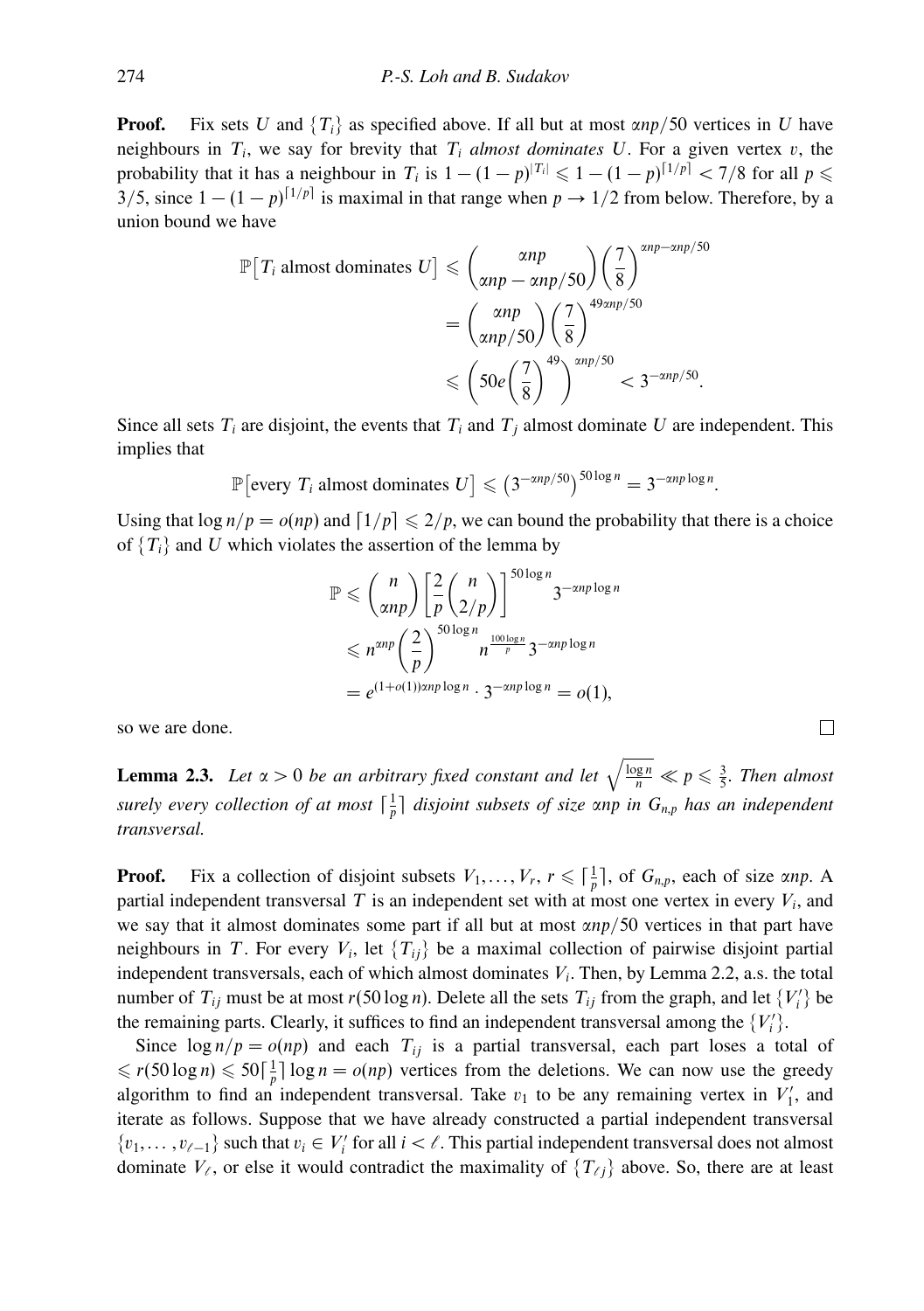$\alpha np/50$  choices for  $v_\ell \in V_\ell$  that would extend the partial independent transversal  $\{v_1, \ldots, v_{\ell-1}\}$ . Yet  $V_{\ell}$  lost only  $o(np)$  vertices in the deletion process, so there is still a positive number of choices for  $v_\ell \in V'_\ell$  as well. Proceeding in this way, we find a complete independent transversal. П

**Lemma 2.4.** Let  $\sqrt{\frac{\log n}{n}} \ll p \leq \frac{3}{5}$ . Then the following statement holds almost surely. For every  $c$ *hoice of s and t that satisfies*  $np/2 \leqslant s \leqslant 2np$  *and*  $40 \log n \leqslant t \leqslant s - 40 \lceil \frac{1}{p} \rceil \log n$ *<i>,*  $G_{n,p}$  *does not contain a collection of disjoint subsets*  $U, T_1, \ldots, T_t$  *such that*  $|U| = s$ *, each of the*  $|T_i| \leq \lceil \frac{1}{p} \rceil$ *, and at least*  $s - t$  *vertices of*  $U$  *have neighbours in every*  $T_i$ *.* 

**Proof.** Fix some  $(s, t)$  within the above range. As we saw in the proof of Lemma 2.2, for a given vertex *v* the probability that it has a neighbour in  $T_i$  is  $1 - (1 - p)^{|T_i|} \leq 1 - (1 - p)^{[1/p]} < 7/8$ , and by disjointness these events are independent for all  $1 \leq i \leq t$ . Therefore we can bound the the probability that there is a collection of sets which satisfies the above condition by

$$
\mathbb{P} \leqslant {n \choose s} \left[ \frac{2}{p} {n \choose 2/p} \right]^t 2^s \left( \frac{7}{8} \right)^{(s-t)t}
$$
\n
$$
\leqslant \frac{n^s}{s!} \left( n^{2/p} \right)^t 2^s \left( \frac{7}{8} \right)^{(s-t)t}
$$
\n
$$
\leqslant n^{s+2t/p} \left( \frac{7}{8} \right)^{(s-t)t} .
$$
\n(2.1)

Throughout this bound, we use  $\lceil \frac{1}{p} \rceil \leq \frac{2}{p}$ . The first binomial coefficient and the quantity in the square brackets bound the number of ways to choose the sets *U* and  $\{T_i\}$ . The 2<sup>*s*</sup> bounds the number of ways to select a subset of size  $s - t$  from U, and the final factor bounds the probability that all vertices in this subset have neighbours in every  $T_i$ .

The logarithm of  $(2.1)$  is quadratic in *t* with positive  $t^2$ -coefficient. Therefore, the righthand side of (2.1) is largest when *t* is minimum or maximum in its range  $40 \log n \le t \le s$  −  $40\left[\frac{1}{p}\right] \log n$ . Let us begin with the small end, *i.e.*,  $t = 40 \log n$ . Then, since  $\log n/p \ll np$  and  $s \geqslant np/2$ , we have that

$$
n^{s+2t/p} \left(\frac{7}{8}\right)^{(s-t)t} \leq e^{(1+o(1))s \log n} \left(\frac{7}{8}\right)^{(40-o(1))s \log n} \leq e^{(1+o(1))s \log n} e^{-(4-o(1))s \log n} = o(n^{-2}).
$$

Similarly, if  $t = s - 40 \left[ \frac{1}{p} \right] \log n$ , the bound is

$$
n^{s+2t/p} \left(\frac{7}{8}\right)^{(s-t)t} \leq e^{3s \log n/p} \left(\frac{7}{8}\right)^{(40-o(1))s\left\lfloor \frac{1}{p} \right\rfloor \log n}
$$
  

$$
\leq e^{3s \log n/p} e^{-(4-o(1))s\left\lceil \frac{1}{p} \right\rceil \log n} = o(n^{-2}).
$$

Since the number of choices for *t* and *s* is at most  $n^2$ , we conclude that the probability that the assertion of the lemma is violated is *o*(1). $\Box$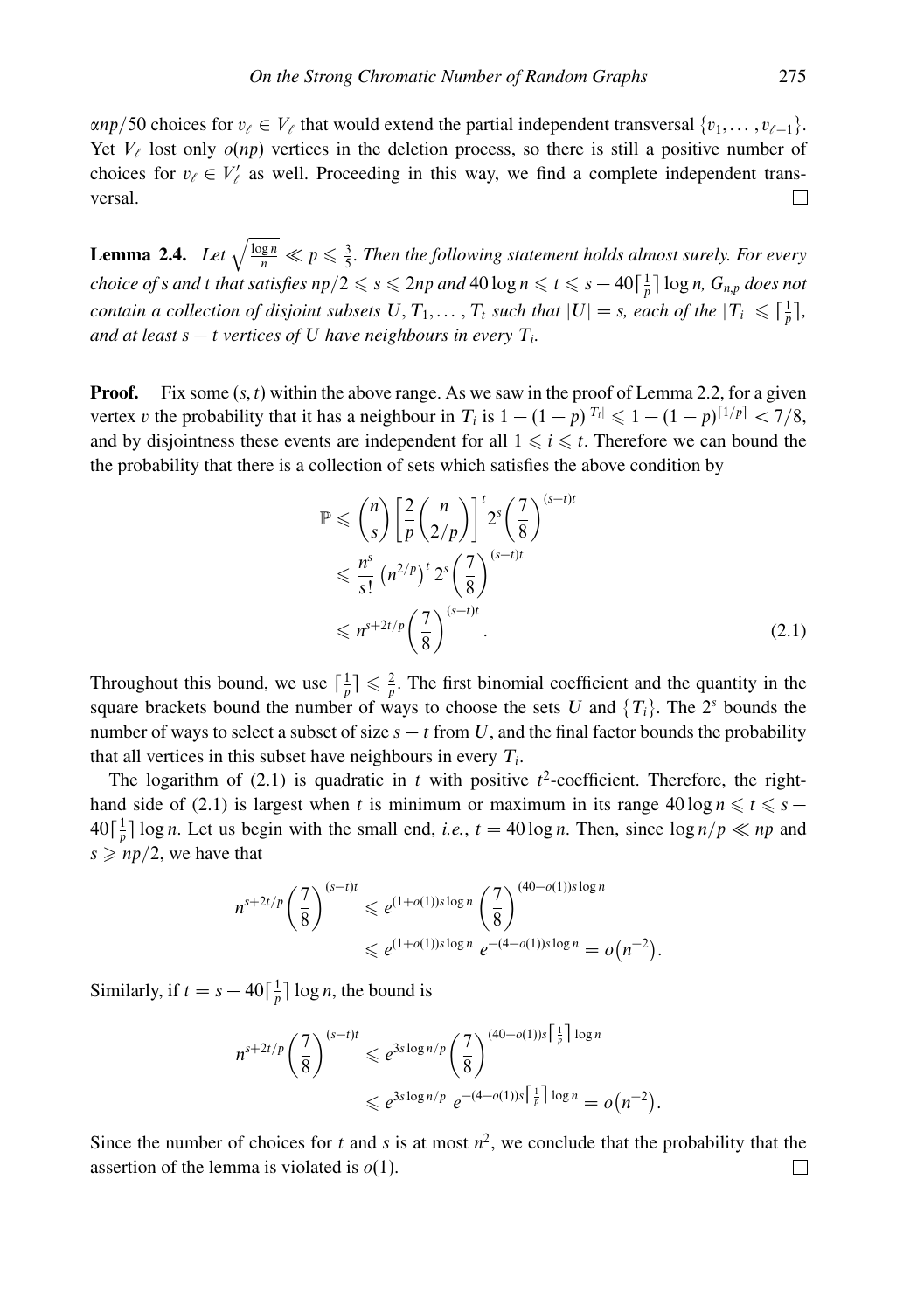## **2.2. Proof of Theorem 1.1**

We start by proving part (i) of Theorem 1.1. If  $\Delta$  is the maximum degree of  $G_{n,p}$ , then the strong chromatic number must be at least  $\Delta + 1$ , as we mentioned in the Introduction. Suppose that *G* is a graph obtained from  $G_{n,p}$  by adding  $(\Delta + 1)\lceil \frac{n}{\Delta + 1} \rceil - n$  isolated vertices, and we have a partition of *V*(*G*) into  $V_1 \cup \cdots \cup V_r$  with every  $|V_i| = \Delta + 1$ . By Lemma 2.1,  $\Delta \ge np$  almost surely, so this implies that  $r \leq \lceil \frac{1}{p} \rceil$ . Note that if  $3/5 \leq p < 1 - \theta$ , then  $r \leq 2$  and the theorem is an immediate consequence of the following lemma.

**Lemma 2.5.** *Let*  $3/5 \leq p < 1 - \theta$ *, where*  $\theta > 0$  *is an arbitrary fixed constant, and let*  $V(G)$  = *V*<sub>1</sub> ∪ *V*<sub>2</sub> *be a partition of the vertices of G described above, with*  $|V_1| = |V_2| = ∆ +1$ *. Then a.s.*  $V_1$  *can be perfectly matched to*  $V_2$  *via non-edges of G.* 

**Proof.** Without loss of generality, we may assume that  $V_1$  contains at most  $n/2$  original vertices of  $G_{n,p}$ . Let  $B \subset V_1$  be those original vertices. The rest of  $V_1$  consists of isolated vertices, so any perfect matching of *B* to  $V_2$  trivially extends to a full perfect matching between  $V_1$  and  $V_2$ . Therefore, by Hall's theorem, it suffices to verify that each subset  $A \subset B$  has at least |*A*| nonneighbours in *V*<sub>2</sub>. If  $A = \{v\}$  is a single vertex, this is immediate because  $|V_2| > \Delta \ge d(v)$ . For larger *A*, the Hall condition translates into checking that  $\Delta + 1 - |N(A)| \ge |A|$ , where  $N(A)$ denotes the set of common neighbours of *A* in  $V_2$ . Since  $|A| \ge 2$  we have, by Lemma 2.1(i), that the size of  $N(A)$  is at most  $(1 + o(1))np^2$ . So the Hall condition is satisfied for all A with  $2 \le |A| \le \theta np/2 < \Delta - (1 + o(1))np^2$ .

Let *c* be a constant for which  $p - 2p^c > 1/2$  for all *p* in the range [3/5, 1 –  $\theta$ ). One can easily show using a Chernoff bound that a.s. every set of *c* distinct vertices in *Gn,p* has at most 2*npc* common neighbours. This implies that the Hall condition is also satisfied for all *A* of size at least *c*, since then

$$
\Delta + 1 - |N(A)| > np - 2np^c > n/2 \geq |B| \geq |A|.
$$

 $\Box$ 

Together with the previous paragraph, this completes the proof.

It remains to consider  $p < 3/5$ , so we will assume that bound on p for the remainder of this section. We use the following strategy to produce a partition of ∪*Vi* into a disjoint union of independent transversals.

- (1) Find an independent transversal through the unique vertex of maximum degree  $\Delta$ , and delete this transversal from the graph.
- (2) As long as there exists a vertex *v* which has at least 0.9*np* neighbours in some part  $V_i$ , find an independent transversal *T* through *v*, and delete *T* from the graph.
- (3) As long as there exists a minimal partial independent transversal *T* such that all but at most *np*/100 vertices in some part  $V_i$  have neighbours in  $T$ , split  $T$  into two non-empty ( $|T| \geq 2$ because of step (2)) disjoint partial independent transversals  $T_1 \cup T_2$ . Note that by minimality of *T*, each part  $V_i$  contains a subset  $U_i$  of at least  $np/100$  vertices which have no neighbours in  $T_1$ . By Lemma 2.3, there is an independent transversal through  $\{U_i\}$ , which can be used to extend  $T_1$  to a full independent transversal  $T_1'$ . Delete  $T_1'$  from the graph, and then perform the same completion/deletion procedure for  $T_2$ .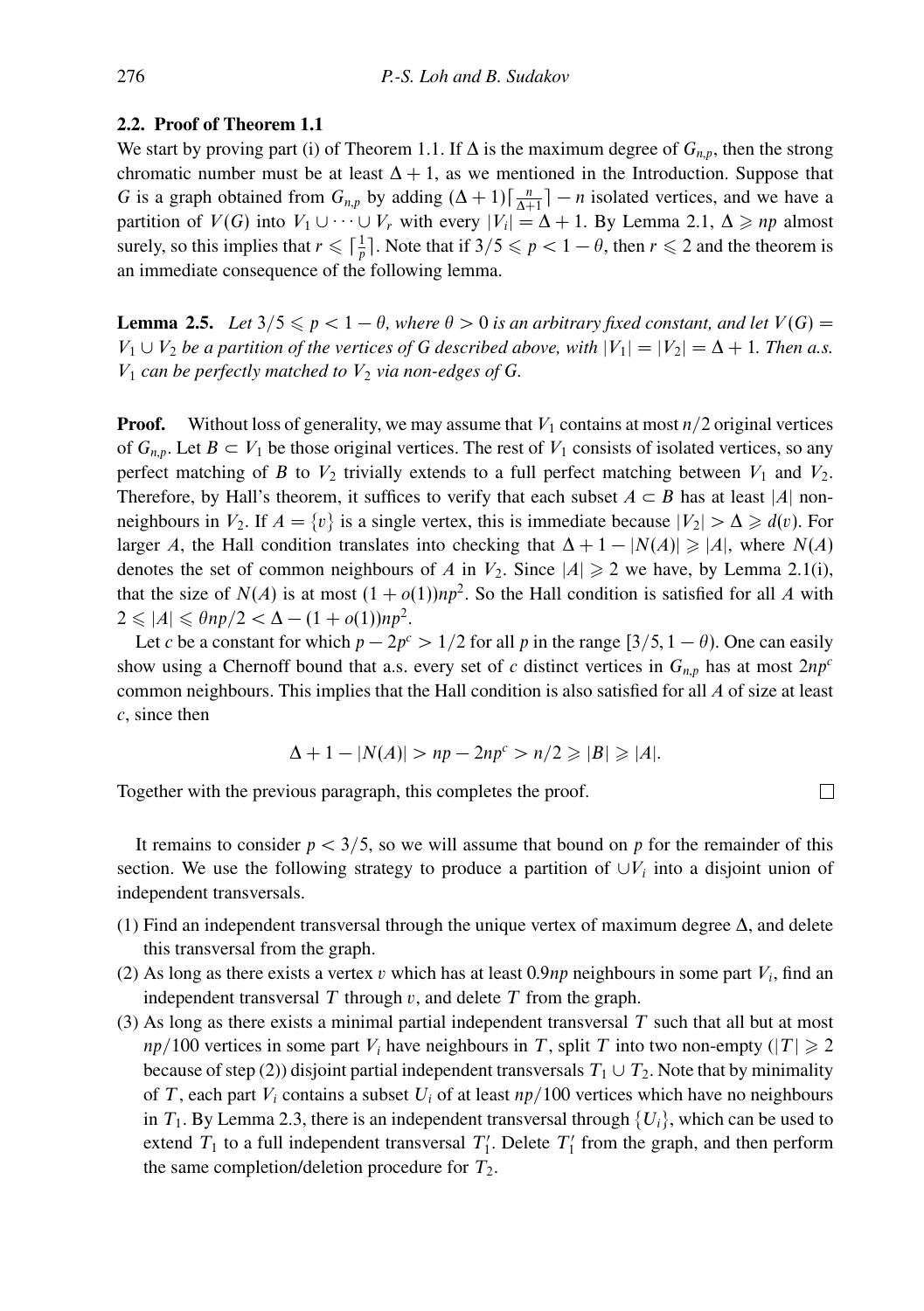(4) Finally, we construct the rest of the independent transversals, building them simultaneously from  $V_1$  to  $V_r$  using Hall's matching theorem. Our deletions in steps (1)–(3), together with the properties of  $G_{n,p}$  which we established in the previous subsection, will ensure that this is possible.

The following lemma, which we prove later, ensures that we will indeed find the independent transversals claimed in steps (1)–(2).

**Lemma 2.6.** *Let*  $V_1 \cup \cdots \cup V_r$  *be the above partition of*  $V(G)$ *, and let x be any vertex in this graph.*

- *If x is the unique vertex of maximum degree* ∆*, then G contains an independent transversal through x.*
- If x is not of maximum degree, then for all  $k \leq \lceil \frac{1}{p} \rceil$  and for any collection of subsets  $V_i' \subset V_i$ ,  $|V'_i| = \Delta + 1 - k$ , one of which contains *x*, there exists an independent transversal through *x* with respect to  $\{V_i'\}$ .

Let us bound the number of independent transversals we delete in the first three steps. Note that if two vertices have at least 0.9*np* neighbours in the same  $V_i$ , since by Lemma 2.1  $|V_i| \leq$  $\Delta + 1 \leq 1.01np$ , their codegree will be at least  $0.79np \geq 1.01np^2$ , contradicting Lemma 2.1. Therefore, during the first two steps, we will delete at most  $r + 1 \leq \lceil \frac{1}{p} \rceil + 1$  transversals. Next, suppose that after deleting  $O\left(\lceil \frac{1}{p}\rceil \log n\right)$  independent transversals from *G*, we have that for some set *T* all but at most  $np/100$  vertices of some  $V_i$  have neighbours in *T*. Since  $\lceil \frac{1}{p} \rceil \log n \ll np$ , this certainly implies that the number of vertices in the original  $V_i$  with no neighbours in  $T$  was bounded by  $np/50$ . Together with Lemma 2.2, this ensures that for each fixed  $V_i$ ,  $1 \leq i \leq r$ , we never repeat step (3) more than 50 log *n* times. Since each iteration deletes two independent transversals and  $r \leq \lceil \frac{1}{p} \rceil$ , we conclude that by the time we reach step (4), we have deleted at most  $1 + \lceil \frac{1}{p} \rceil + 100 \lceil \frac{1}{p} \rceil \log n < 110 \lceil \frac{1}{p} \rceil \log n$  independent transversals from *G*.

Let us now describe step (4) in more detail. At this point, all parts  $V_i$  have the same size  $|V_i|$  =  $s = \Delta + 1 - k$ , where  $k < 110 \left[ \frac{1}{p} \right] \log n = o(np)$  is the total number of independent transversals deleted so far. We build the remaining *s* disjoint independent transversals simultaneously as follows. Start *s* partial independent transversals  $\{T_i\}_{i=1}^s$  by arbitrarily putting one vertex of  $V_1$ into each  $T_i$ . Now suppose we already have disjoint partial independent transversals  $\{T_i\}_{i=1}^s$ through  $V_1, \ldots, V_\ell$ . Create an auxiliary bipartite graph *H* whose right side is  $V_{\ell+1}$  and whose left side has *s* vertices, identified with the transversals  ${T_i}$ . Join the *i*th vertex on the left side with a vertex  $v \in V_{\ell+1}$  if and only if *v* has no neighbours in  $T_i$ . Then, a perfect matching in this graph will yield a simultaneous extension of each  $T_i$  which covers  $V_{\ell+1}$ .

We ensure a perfect matching in *H* by verifying the Hall condition, *i.e.*, we show that, for every  $t \leq s$ , every set of *t* vertices on the left side of *H* has neighbourhood on the right side of size at least *t*. Observe that after step (3), for every  $T_i$  there are more than  $np/100$  vertices in  $V_{\ell+1}$  which have no neighbours in  $T_i$ . Therefore every vertex on the left side of *H* has degree greater than  $np/100$  and hence the Hall condition is trivially satisfied for all  $t \le np/100$ . If the Hall condition fails for some  $np/100 < t \leq s - 40\left[\frac{1}{p}\right] \log n$ , then by definition of *H*, there are *t* partial independent transversals among  ${T_i}$  and a subset *W* of  $V_{\ell+1}$  of size greater than *s* − *t* such that every vertex of *W* has neighbours in every one of these transversals (*i.e.*, is not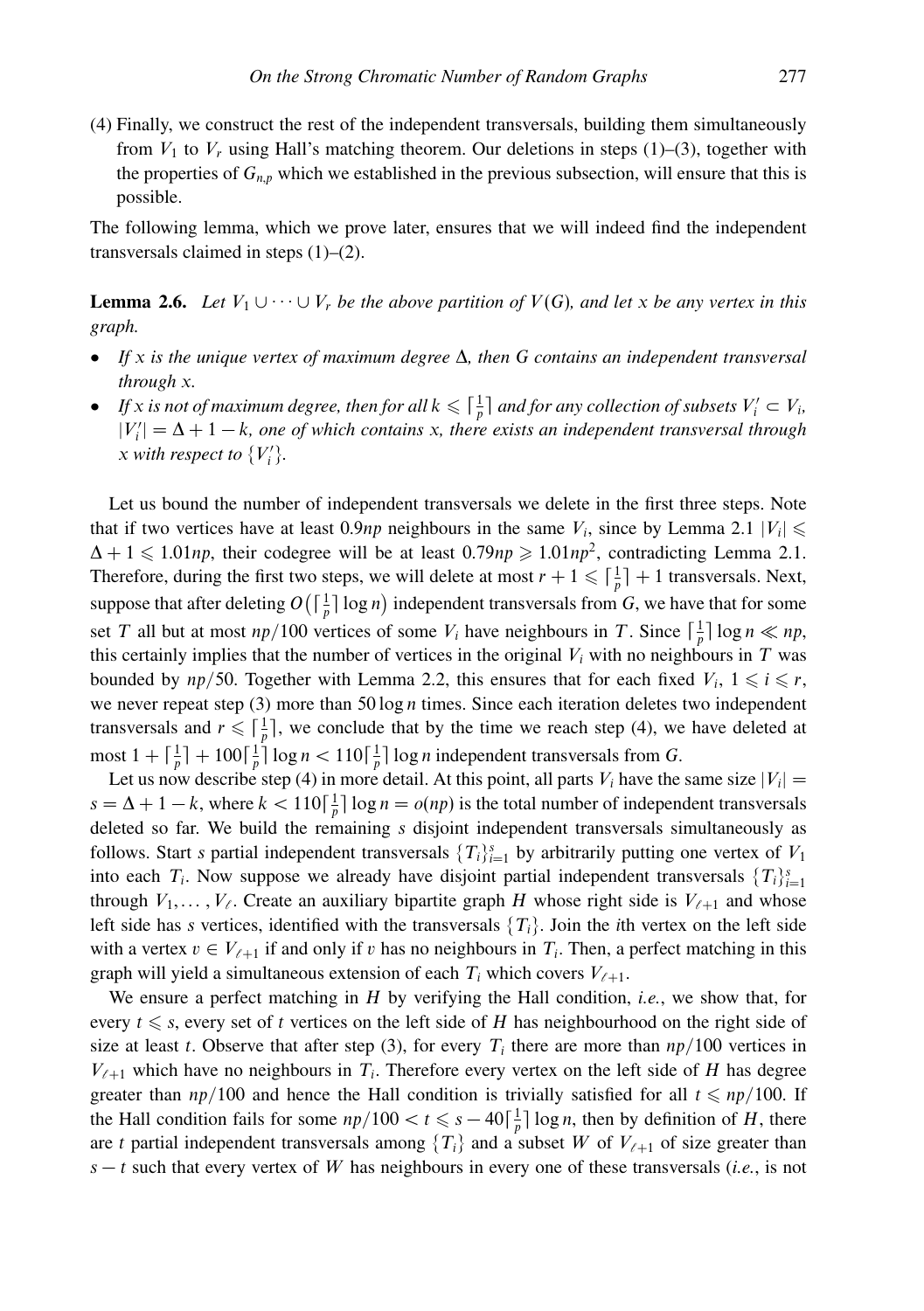adjacent to them in *H*). This contradicts Lemma 2.4, so the Hall condition also holds for these *t*. It remains to check the case when  $t>s-40\left[\frac{1}{p}\right]\log n$ . Note that given any vertex *v* in  $V_{\ell+1}$  and any collection of disjoint partial independent transversals, the number of them in which *v* can have a neighbour is at most the degree of *v*. However, we deleted the maximum degree vertex in step (1), so by Lemma 2.1  $d(v) \le \Delta - \frac{\sqrt{np}}{\log n}$ . Since  $p \gg (\frac{\log^4 n}{n})^{1/3}$ , this is less than  $\Delta - 150\lceil \frac{1}{p} \rceil \log n \le$  $s - 40\left[\frac{1}{p}\right] \log n$ . Therefore, in the auxiliary graph *H*, any set of  $t > s - 40\left[\frac{1}{p}\right] \log n$  vertices on the left side has neighbourhood equal to the entire right side. Hence Hall's condition is satisfied for all *t* and we can extend our transversals. This completes the proof, since one can iterate this extension procedure to convert all  $T_i$  into full independent transversals. П

**Proof of Lemma 2.6.** First, consider the case when *x* is not the vertex of maximum degree  $\Delta$ and we have a collection of subsets  $V_i' \subset V_i$  of size  $\Delta + 1 - k$ , where  $k \leq \lceil \frac{1}{p} \rceil$ . Without loss of generality, assume that  $x \in V'_1$ , and recall that by Lemma 2.1, the maximum degree  $\Delta$  satisfies  $np < \Delta < 1.01np$ . If the number of neighbours of *x* in every set  $V_i'$ ,  $i \ge 2$ , is at most 0.96*np* then delete them and denote the resulting sets  $V_i''$ . Since each  $V_i''$  still has size at least  $\Delta + 1$  –  $\lceil \frac{1}{p} \rceil - 0.96np > 0.03np$ , by Lemma 2.3 there exists a partial independent transversal through  $V_2^{\prime\prime}, \ldots, V_r^{\prime\prime}$ , which together with *x* provides a full independent transversal containing *x*. Next, suppose that *x* has at least 0.96*np* neighbours in some part, say  $V_2'$ . Since the degree of *x* is less than  $\Delta$  < 1.01*np*, it must then have fewer than 0.05*np* neighbours in every other *V*<sup> $\prime$ </sup>. Furthermore, since *x* is not of maximum degree and  $p \gg \left(\frac{\log^4 n}{n}\right)^{1/3}$ , Lemma 2.1 implies that  $(\Delta + 1) - d(x)$  ≥  $\frac{\sqrt{np}}{\log n} \gg 2\lceil \frac{1}{p} \rceil \geqslant r + k$ . Therefore there are more than *r* vertices in  $V_2'$  not adjacent to *x*. Also by Lemma 2.1, the codegree of every pair of vertices is at most  $1.01np^2 < 0.61np$ , so in particular no two vertices can both have  $\geq 0.9np$  neighbours in any given  $V_i'$ . By the pigeonhole principle, there must be a vertex  $y \in V'_2$  not adjacent to *x* with fewer than 0*.9np* neighbours in each of the other *V <sup>i</sup>* . That means that every other part has fewer than 0*.*05*np* neighbours of *x* and 0*.*9*np* neighbours of *y*. Since  $|V_i'| \ge \Delta - \left[\frac{1}{p}\right] > 0.99np$ , there are still at least 0.04*np* vertices left in each  $V_i$ ,  $i \geq 3$ , that are non-adjacent to both *x* and *y*. Thus we can apply Lemma 2.3 as above to complete  $\{x, y\}$  into an independent transversal.

The case when *x* is the vertex of maximum degree has a similar proof but involves one more step. As in the previous paragraph, we may assume that  $x \in V_1$  and has at least 0.96*np* neighbours in  $V_2$ , or else we are done. Let  $W_2$  be the set of vertices in  $V_2$  that are not adjacent to *x*. Since  $|V_2| = \Delta + 1$ , we have  $W_2 \neq \emptyset$ . If there exists some  $y \in W_2$  that has  $\lt 0.9$ *np* neighbours in each of the other  $V_i, i \geq 3$ , then we can complete  $\{x, y\}$  to a full independent transversal as above. Otherwise, by Lemma 2.1 the codegree of every pair of vertices is at most  $1.01np^2 < 0.61np$  and hence each  $y \in W_2$  is associated with a distinct part in which it has  $\geqslant 0.9$ *np* neighbours. Yet *x* has exactly  $|W_2| - 1$  neighbours among the other parts  $V_i, i \geqslant 3$ , so there must exist  $y \in W_2$  such that *x* has no neighbours in the part (without loss of generality it is  $V_3$ ) in which *y* has  $\geq 0.9$ *np* neighbours. Since *x* is the unique vertex of maximum degree and  $p \gg (\frac{\log^4 n}{n})^{1/3}$ , Lemma 2.1 gives

$$
d(y) \le \Delta - \frac{\sqrt{np}}{\log n} < \Delta - \left\lceil \frac{1}{p} \right\rceil \le \Delta - r.
$$

Therefore  $V_3$  contains a subset  $W_3$  of at least  $r + 1$  vertices which are not adjacent to both x and *y*. Since for every  $i \ge 4$  at most one vertex in  $W_3$  can have more than 0.81 neighbours in  $V_i$  (by another codegree argument), the pigeonhole principle ensures that there is a vertex  $z \in W_3$  such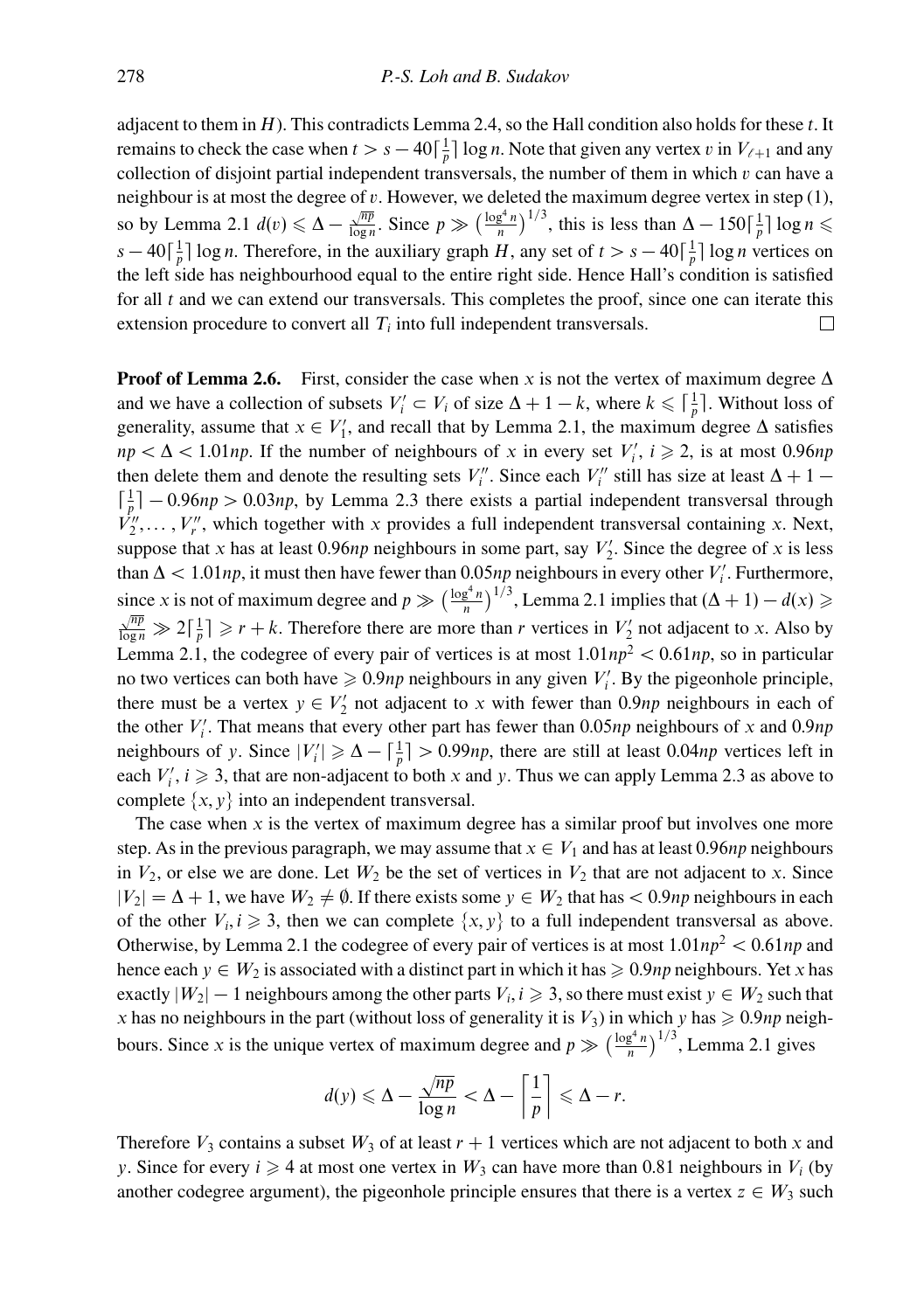that *z* has at most  $0.81np$  neighbours in each  $V_i$ ,  $i \geq 4$ . Also note that *x* has fewer than  $0.05np$ neighbours in each such  $V_i$ , and  $y$  has fewer than 0.11*np*. Therefore every  $V_i$ ,  $i \geq 4$ , has in total fewer than 0*.*05*np* + 0*.*11*np* + 0*.*81*np <* (∆ + 1) − 0*.*03*np* neighbours of any of {*x, y, z*}, so we can apply Lemma 2.3 as before to complete  $\{x, y, z\}$  into an independent transversal.  $\Box$ 

**Proof of Theorem 1.1(ii).** We may assume that  $p < n^{-1/4}$  because the case  $p \ge n^{-1/4}$  is already a consequence of part (i) of this theorem. Fix an arbitrary  $\epsilon > 0$ . Suppose that *G* is a graph obtained from  $G_{n,p}$  by adding  $(1+\epsilon)\Delta\left[\frac{n}{(1+\epsilon)\Delta}\right] - n$  isolated vertices and  $V(G)$  is partitioned into *V*<sub>1</sub> ∪ ··· ∪ *V<sub>r</sub>* with every  $|V_i| = (1 + \epsilon)\Delta$ . Since  $\Delta \ge np$  a.s., we have that  $r \le \lceil \frac{1}{p} \rceil$ . We use the same steps  $(1)$ –(4) to produce a partition of  $\bigcup V_i$  into a disjoint union of independent transversals. Actually steps  $(1)$ – $(2)$  can now be made into a single step, since there is no need here to treat the vertex of maximum degree separately. The codegree argument implies again that we perform steps  $(1)$ – $(2)$  at most  $r + 1$  times. Moreover, the existence of the independent transversals claimed in these two steps follows easily from Lemma 2.3. Indeed, suppose that we have deleted  $O(\lceil \frac{1}{p}\rceil)$ independent transversals from *G*. Since  $p \gg (\frac{\log n}{n})^{1/2}$ , we have  $1/p = o(np)$  and thus every part still has size at least  $(1 + \epsilon/2)\Delta$ . Let *x* be an arbitrary remaining vertex. Since the degree of *x* is at most ∆, every part still contains at least *-*∆*/*2 vertices non-adjacent to *x*. By Lemma 2.3, we can find an independent transversal through these vertices which will extend  $\{x\}$ .

There is no change in the analysis of step (3) and the same argument as in the proof of part (i) shows that the total number of transversals deleted from *G* in steps (1)–(3) is at most  $O(\lceil \frac{1}{p} \rceil \log n)$ . Since  $p \gg (\frac{\log n}{n})^{1/2}$ , this number is  $o(np)$ , and therefore in the beginning of step (4) each part *V<sub>i</sub>* still has size  $s \geq (1 + \epsilon/2)\Delta$ . Recall that in step (4) we build the remaining *s* disjoint independent transversals simultaneously, extending them one vertex at a time to cover each new part  $V_{\ell+1}$ . So again we define an auxiliary bipartite graph  $H$  whose left part corresponds to the partial independent transversals  $\{T_i\}$  on  $V_1, \ldots, V_\ell$ , whose right part is  $V_{\ell+1}$ , and the *i*th vertex on the left is adjacent to  $v \in V_{\ell+1}$  if and only if *v* has no neighbours in transversal  $T_i$ . A perfect matching in *H* gives a simultaneous extension of each *Ti*.

Hence it is enough to verify the Hall condition for *H*, *i.e.*, we must show that, for all  $t \leq s$ , every set of *t* vertices on the left has at least *t* neighbours on the right. The proof that this holds for all  $t \leq s - 40 \lceil \frac{1}{p} \rceil \log n$  is exactly the same as in part (i) and we omit it here. So suppose that  $t >$  $s - 40\left[\frac{1}{p}\right] \log n \ge s - o(np) > (1 + \epsilon/3)\Delta$ . Since the degree of every vertex *v* ∈ *V*<sub> $\ell+1$ </sub> is at most ∆, it can have neighbours in at most ∆ *< t* transversals. Therefore there is at least one transversal in our set of size *t* which has no neighbours of *v*, and hence every set of  $t > s - 40 \left[ \frac{1}{p} \right] \log n$ vertices on the left has neighbourhood equal to the entire right side of *H*. This verifies the Hall condition and completes the proof.  $\Box$ 

#### **3. Independent transversals**

In this section, we prove our second theorem. We need only consider here the range

$$
\frac{\log^4 n}{n} \ll p \ll \frac{\log^{3/4} n}{\sqrt{n}},
$$

since part (ii) of Theorem 1.1 implies Theorem 1.2 for larger values of *p*. Again, we begin by showing that  $G_{n,p}$  satisfies certain properties almost surely.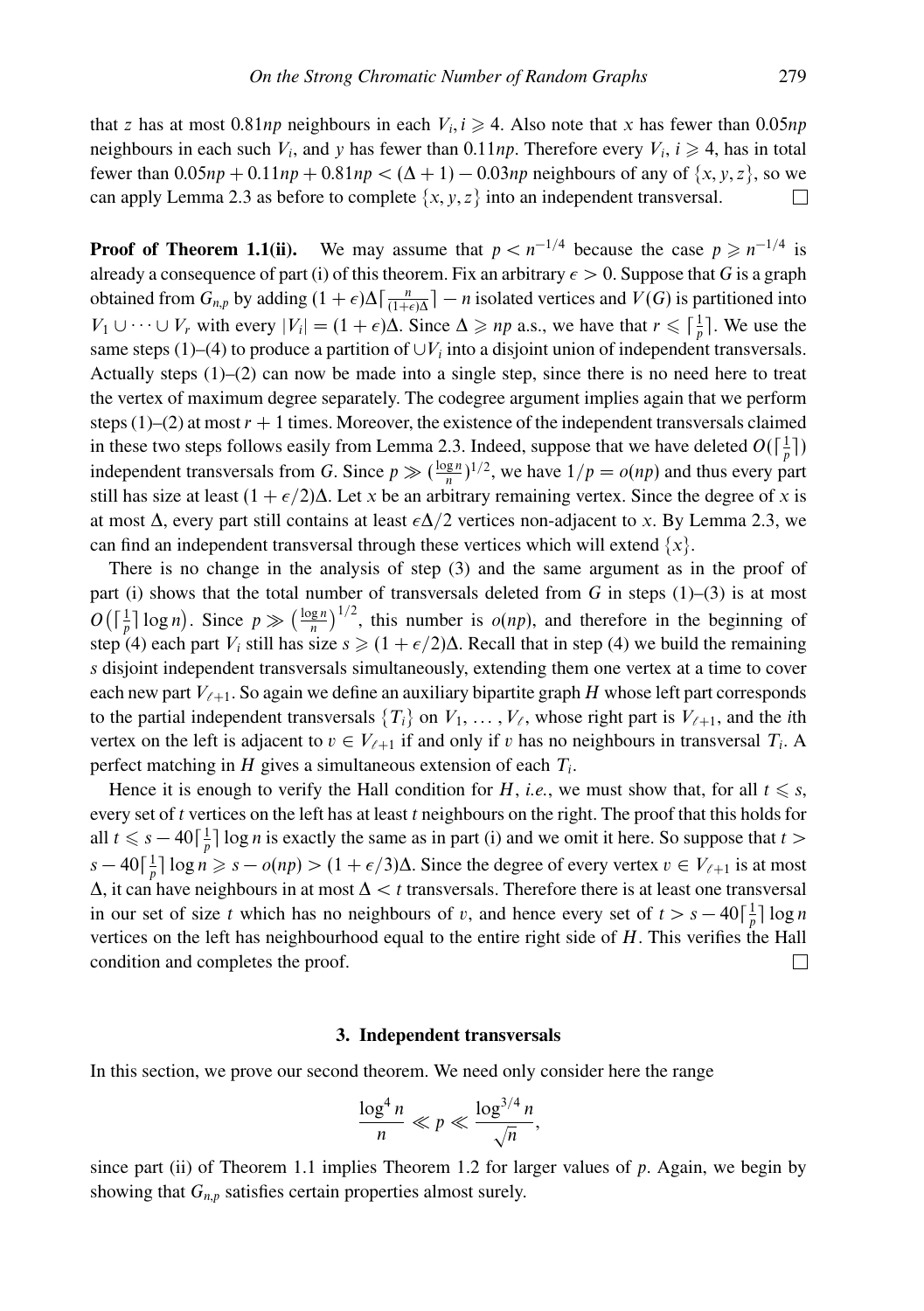## **3.1. Properties of random graphs**

**Lemma 3.1.** *If*  $\frac{\log n}{n} \ll p \ll \frac{\log^{3/4} n}{\sqrt{n}}$ , then a.s.  $G_{n,p}$  has the following properties.

(1) *No pair of distinct vertices has more than*  $3 \log^{3/2} n$  *common neighbours.* 

(2) *The maximum degree is strictly between np and* 1*.*01*np.*

**Proof.** The codegree X of a fixed pair of vertices is binomially distributed with parameters  $n-2$  and  $p^2$ . Therefore

$$
\mathbb{P}[X \ge 3 \log^{3/2} n] \le {n-2 \choose 3 \log^{3/2} n} (p^2)^{3 \log^{3/2} n} \le {e n p^2 \choose 3 \log^{3/2} n} \le (e/3)^{3 \log^{3/2} n} = o(n^{-2}).
$$

Taking a union bound over all  $O(n^2)$  pairs of vertices, we see that the first property holds a.s. The second property is a special case of Corollary 3.13 in [9].  $\Box$ 

**Lemma 3.2.** Let  $C \geq 20$  and let G be a graph obtained from the random graph  $G_{n,p}$  by con*necting every vertex to at most*  $8 \log^2 n$  *new neighbours. Then a.s. every subset*  $S \subset V(G)$  *of size*  $|S| \leq Cp^{-1} \log^2 n$  *spans a subgraph with average degree less than* 6*C* log<sup>2</sup> *n*, *i.e., contains*  $<$  3*C*|*S*| log<sup>2</sup> *n edges.* 

**Proof.** Since the edges which we add to the random graph can increase the number of edges inside *S* by at most  $|S|(8 \log^2 n)/2 = 4|S| \log^2 n$ , it suffices to show that in  $G_{n,p}$  a.s. every subset *S* as above spans fewer than  $eC|S|\log^2 n$  edges. The probability that this is not the case is at most

$$
\sum_{m=1}^{Cp^{-1}\log^2 n} \binom{n}{m} \binom{\binom{m}{2}}{eCm\log^2 n} p^{eCm\log^2 n} \leq \sum_{m=1}^{Cp^{-1}\log^2 n} n^m \left(\frac{em}{2eC\log^2 n} \cdot p\right)^{eCm\log^2 n}
$$
  

$$
\leq \sum_{m=1}^{Cp^{-1}\log^2 n} n^m 2^{-eCm\log^2 n}
$$
  

$$
\leq \sum_{m=1}^{Cp^{-1}\log^2 n} \left(n 2^{-eC\log^2 n}\right)^m = o(1),
$$

 $\Box$ 

so we are done.

## **3.2. Proof of Theorem 1.2**

Fix  $\epsilon > 0$ , and suppose we have disjoint subsets  $V_1, \ldots, V_r$  of  $G_{n,p}$ , with all  $|V_i| = (1 + \epsilon)\Delta$ . By Lemma 3.1,  $r < n/\Delta < 1/p$ . If a vertex *v* has more than  $\frac{\Delta}{\log n}$  neighbours in some  $V_i$ , say that *v* is *locally big* with respect to *V<sub>i</sub>*. If it has more than  $\frac{\Delta}{2 \log n}$ , call it *almost locally big*. For each *i*, let  $B_i$  be the set of *v* that are almost locally big with respect to  $V_i$ . We claim that  $|B_i| < 4 \log n$ . Indeed, if  $|B_i| \geq 4 \log n$ , then Lemma 3.1, together with  $\Delta \geq \log^4 n$  and the Jordan–Bonferroni inequality, would imply that the union of neighbourhoods in  $V_i$  of vertices from  $B_i$  is at least

$$
(4\log n)\frac{\Delta}{2\log n}-\binom{4\log n}{2}3\log^{3/2}n\geqslant\frac{3}{2}\Delta>|V_i|,
$$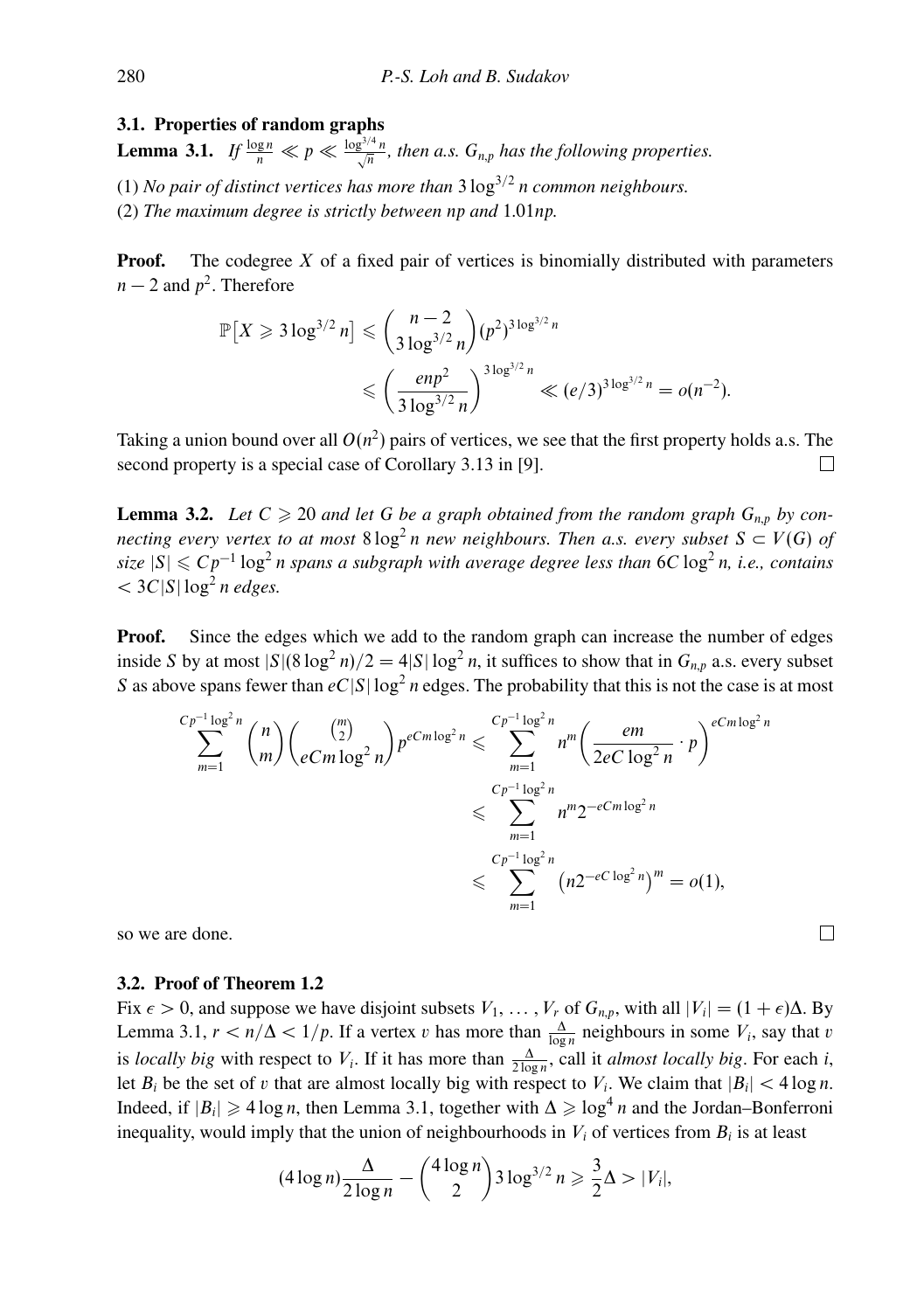a contradiction. Next, make each *Bi* a clique by adding all the missing edges. However, ∆ will still refer to the maximum degree of the original graph. Since each vertex is almost locally big with respect to fewer than  $2 \log n$  sets  $V_i$ , this operation increases the degree of each vertex by less than  $2 \log n \cdot 4 \log n = 8 \log^2 n \ll \frac{\Delta}{2 \log n}$ . Thus every vertex that is locally big after the additions was almost locally big before. In particular, there is now an edge between every pair of vertices that are locally big with respect to the same  $V_i$ , and there are fewer than  $r(4 \log n) < 4p^{-1} \log n$ locally big vertices in total.

Let *I*<sub>1</sub>  $\subset$  [*r*] be the set of indices *i* such that *V<sub>i</sub>* contains more than  $\frac{\epsilon}{4}\Delta$  locally big vertices, and define the notation  $V_S$  to represent  $\bigcup_{i \in S} V_i$ . Note that

$$
|V_{I_1}| < (1+\epsilon)\Delta \cdot \left(\frac{\epsilon}{4}\Delta\right)^{-1} 4p^{-1} \log n < 20\epsilon^{-1} p^{-1} \log n
$$

(we can assume here and in the rest of the proof that  $\epsilon$  is sufficiently small). As long as there exist *i* ∉ *I*<sub>1</sub> such that there are more than  $(240e^{-1} \log^2 n)|V_i|$  crossing edges between  $V_i$  and  $V_{I_1}$ , add *i* to  $I_1$ . Note that each such index which we add to  $V_{I_1}$  increases the number of edges in this set by more than  $(240e^{-1} \log^2 n)|V_i|$ . Therefore, if in this process  $I_1$  doubles in size, we obtain a set of size at most  $40\epsilon^{-1}p^{-1}\log n$  with average degree more than  $240\epsilon^{-1}\log^2 n$ , which contradicts Lemma 3.2. Thus at the end of the process we have  $|I_1| \leq 40\epsilon^{-1}p^{-1}\log n$ .

Given *I*<sub>1</sub>, for *t*  $\geq$  1 we recursively define *I*<sub>*t*+1</sub> ⊂ *I*<sub>*t*</sub> as follows. By Lemma 3.2, *V*<sub>*I*</sub> induces fewer than  $(120e^{-1} \log^2 n)|V_{I_t}|$  edges. Thus, there are fewer than  $2(\frac{\Delta}{\log \Delta})^{-1} \cdot (120e^{-1} \log^2 n)|V_{I_t}|$ vertices in  $V_{I_t}$  with  $> \frac{\Delta}{\log \Delta}$  neighbours in this set. To define  $I_{t+1}$  we consider the following process. Start with  $I_{t+1}$  to be the set of all  $i \in I_t$  for which  $V_i$  has more than  $\frac{\epsilon}{4}\Delta$  vertices that have  $> \frac{\Delta}{\log \Delta}$  neighbours in  $V_{I_t}$ . As long as there exist  $i \in I_t \setminus I_{t+1}$  such that there are more than  $(240e^{-1} \log^2 n)|V_i|$  edges between  $V_i$  and  $V_{I_{t+1}}$ , add *i* to  $I_{t+1}$ . As above, Lemma 3.2 ensures that this process must stop before  $I_{t+1}$  doubles in size. Therefore, in the end we have

$$
|I_{t+1}| \leq 2\left(\frac{\epsilon}{4}\Delta\right)^{-1} \cdot 2\left(\frac{\Delta}{\log\Delta}\right)^{-1} \cdot (120\epsilon^{-1}\log^2 n)|V_{I_t}|
$$
  
\$\leq O\left(\frac{\log^2 n \log \Delta}{\Delta^2}|V\_{I\_t}|\right) \leq O\left(\frac{\log^2 n \log \Delta}{\Delta}|I\_t|\right)\$  
\$\leq \frac{1}{\log n}|I\_t|.

Clearly,  $|I_1| \le r \le n$ . Therefore, when  $t \ge \frac{2\log n}{\log \log n}$ ,  $I_t$  will be empty. Let  $\sigma$  be the smallest index such that  $I_q = \emptyset$ . We now recursively build partial independent transversals  $T_q, \ldots, T_1$ , where  $T_t$ is an independent transversal on  $V_I$ . Let us say that  $T_t$  satisfies property  $P_t$  if, for every  $i \notin I_t$ , all the vertices in  $T_t$  that are not locally big with respect to  $V_i$  have together at most  $300(\sigma - t) \frac{\Delta}{\log n}$ neighbours in  $V_i$ . It is clear that  $T_\sigma = \emptyset$  satisfies  $P_\sigma$ , so we can apply the following lemma inductively to construct  $T_1$ , an independent transversal on  $V_{I_1}$  satisfying  $P_1$ .

**Lemma 3.3.** *Suppose*  $t > 1$ *, and*  $T_t$  *is an independent transversal on*  $V_t$ *, which satisfies*  $P_t$ *. Then we can extend*  $T_t$  *to*  $T_{t-1}$ *, an independent transversal on*  $V_{I_{t-1}}$ *which satisfies*  $P_{t-1}$ *.* 

We postpone the proof of this lemma until Section 3.4. Suppose that we have  $T_1$  as described above. Let  $J_1$  be the set of all indices  $j \notin I_1$  such that some  $v \in T_1$  is locally big with respect to  $V_i$ . Then, as we did with  $I_1$ , as long as there exist  $\ell \notin I_1 \cup J_1$  such that more than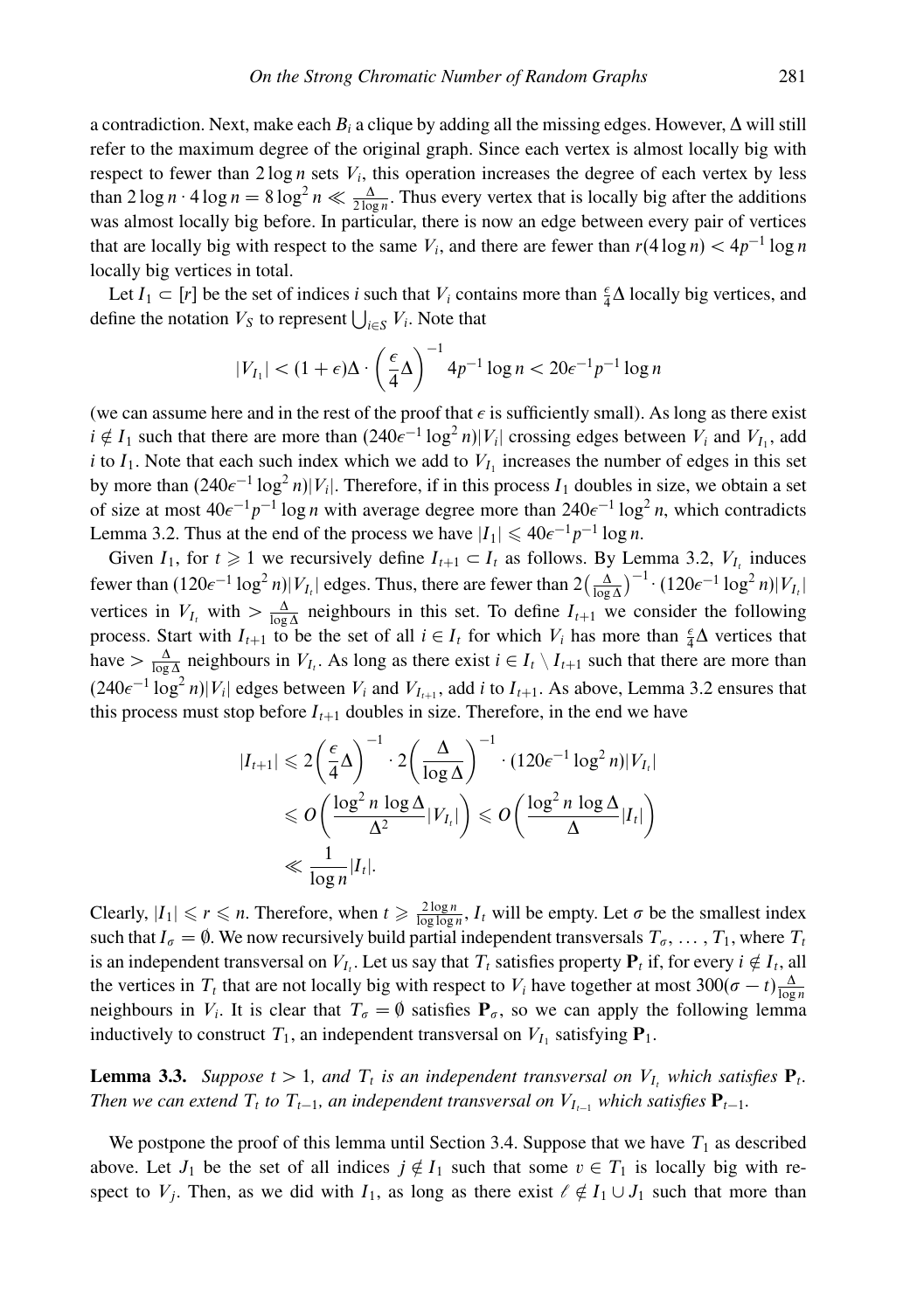$(600e^{-1} \log^2 n)|V_\ell|$  edges cross between  $V_\ell$  and  $V_{J_1}$ , add  $\ell$  to  $J_1$ . Since  $|T_1| = |I_1|$  and each vertex can be locally big with respect to at most  $(1 + o(1)) \log n$  sets  $V_i$ , we have that initially  $|J_1| \leq (1 + o(1))|I_1| \log n \leq 50e^{-1}p^{-1} \log^2 n$ . Therefore, as before, Lemma 3.2 ensures that this process stops before *J*<sub>1</sub> doubles in size, so the final set *J*<sub>1</sub> has size at most  $100e^{-1}p^{-1}\log^2 n$ .

As before, we construct a sequence of nested index sets  $J_1 \supset \cdots \supset J_\tau = \emptyset$ , where for  $t \geq 1$ , define  $J_{t+1}$  in terms of  $J_t$  as follows. Let  $J_{t+1} \subset J_t$  be the set of all  $j \in J_t$  for which  $V_j$  contains more than  $\frac{\epsilon}{4}\Delta$  vertices that have  $> \frac{\Delta}{\log \Delta}$  neighbours in  $V_{J_t}$ . Next, as long as there exist  $j \in J_t \setminus J_t$ *J<sub>t+1</sub>* such that more than  $(600e^{-1} \log^2 n)|V_j|$  edges cross between  $V_j$  and  $V_{J_{t+1}}$ , add *j* to  $J_{t+1}$ . Lemma 3.2 again ensures that we stop before  $J<sub>t+1</sub>$  doubles in size, and the same computation as we did for  $I_{t+1}$  shows that  $|J_{t+1}| \ll \frac{1}{\log n} |J_t|$ . Thus, when  $t \geq \frac{2\log n}{\log \log n}$ ,  $J_t$  is empty. Let  $\tau$  be the smallest index for which  $J_{\tau} = \emptyset$ .

Next, delete all neighbours of  $T_1$  in  $V_{J_1}$  and all vertices in  $V_{J_1}$  that are locally big with respect to any  $V_k$  with  $k \notin I_1$ . Denote the resulting sets by  $V'_j$ ,  $j \in J_1$ . We claim that each  $V'_j$  still has size at least  $\frac{\epsilon}{2}\Delta$ . Indeed, at most one  $v \in T_1$  can be locally big with respect to  $V_j$ , because  $T_1$  is an independent set and all vertices that are locally big with respect to the same part were connected by our construction. Thus deleting neighbours of this  $v$  can decrease the size of  $V_i$  by at most  $d(v) < \Delta + 8 \log^2 n = (1 + o(1))\Delta$ . As for the remaining vertices in  $T_1$ , which are not locally big with respect to  $V_j$ ,  $P_1$  ensures that together they have at most  $O(\sigma \frac{\Delta}{\log n}) = o(\Delta)$  neighbours in  $V_j$ , since  $\sigma \le \frac{2\log n}{\log \log n}$ . Also, by construction of *I*<sub>1</sub>, every part whose index is not in *I*<sub>1</sub> has at most  $\frac{\epsilon}{4}\Delta$ locally big vertices. Hence the size of *V*<sup>*j*</sup> is at least  $|V_j| - (1 + o(1))\Delta - \frac{\epsilon}{4}\Delta \ge \frac{\epsilon}{2}\Delta$ , as claimed.

Let us say that a set  $U_t$  satisfies property  $\mathbf{Q}_t$  if, for every  $k \notin I_1 \cup J_t$ , all the vertices in  $U_t$  that are not locally big with respect to  $V_k$  have together at most  $300(\tau - t) \frac{\Delta}{\log n}$  neighbours in  $V_k$ . We need the following analogue of Lemma 3.3.

**Lemma 3.4.** *Suppose*  $t > 1$ *, and*  $U_t$  *is an independent transversal on*  $V'_{J_t}$  *which satisfies*  $Q_t$ *. Then we can extend*  $U_t$  *to*  $U_{t-1}$ *, an independent transversal on*  $V'_{J_{t-1}}$  *which satisfies*  $\mathbf{Q}_{t-1}$ *.* 

We also postpone the proof of this lemma until Section 3.4. Starting with  $U_\tau = \emptyset$ , we iterate this lemma until we obtain  $U_1$ , an independent transversal on  $V'_{J_1}$  which satisfies  $Q_1$ . Since  $\tau \leq \frac{2\log n}{\log \log n}$ , this property implies that each *V<sub>k</sub>* with  $k \notin I_1 \cup J_1$  has  $O(\tau \frac{\Delta}{\log n}) = o(\Delta)$  vertices with neighbours in *U*1.

Finally, let  $K = [r] \setminus (I_1 \cup J_1)$ . Delete all neighbours of  $T_1 \cup U_1$  and all locally big vertices from every  $V_k$  with  $k \in K$ , and denote the resulting sets by  $V'_k$ . All  $V'_k$  will still have size at least  $(1 + \frac{\epsilon}{2})\Delta$ , but now no vertex there has more than  $\frac{\Delta}{\log n}$  neighbours in any single set *V*<sup>'</sup><sub>k</sub>. Thus, the following result from [19] implies that for sufficiently large *n*, there is an independent transversal on  $V'_K$ , which completes  $T_1 \cup U_1$  into an independent transversal through all parts.

**Theorem 3.5 (Loh and Sudakov [19]).** *For every*  $\epsilon > 0$  *there exists*  $\gamma > 0$  *such that the following holds. If G is a graph with maximum degree at most* ∆ *whose vertex set is partitioned*  $i$ *nto*  $r$  *parts*  $V_1, \ldots V_r$  *of size*  $|V_i| \geqslant (1+\epsilon)\Delta$ *, and no vertex has more than*  $\gamma\Delta$  *neighbours in any single part Vi, then G has an independent transversal.*

 $\Box$ 

This completes the proof of Theorem 1.2, modulo two remaining lemmas.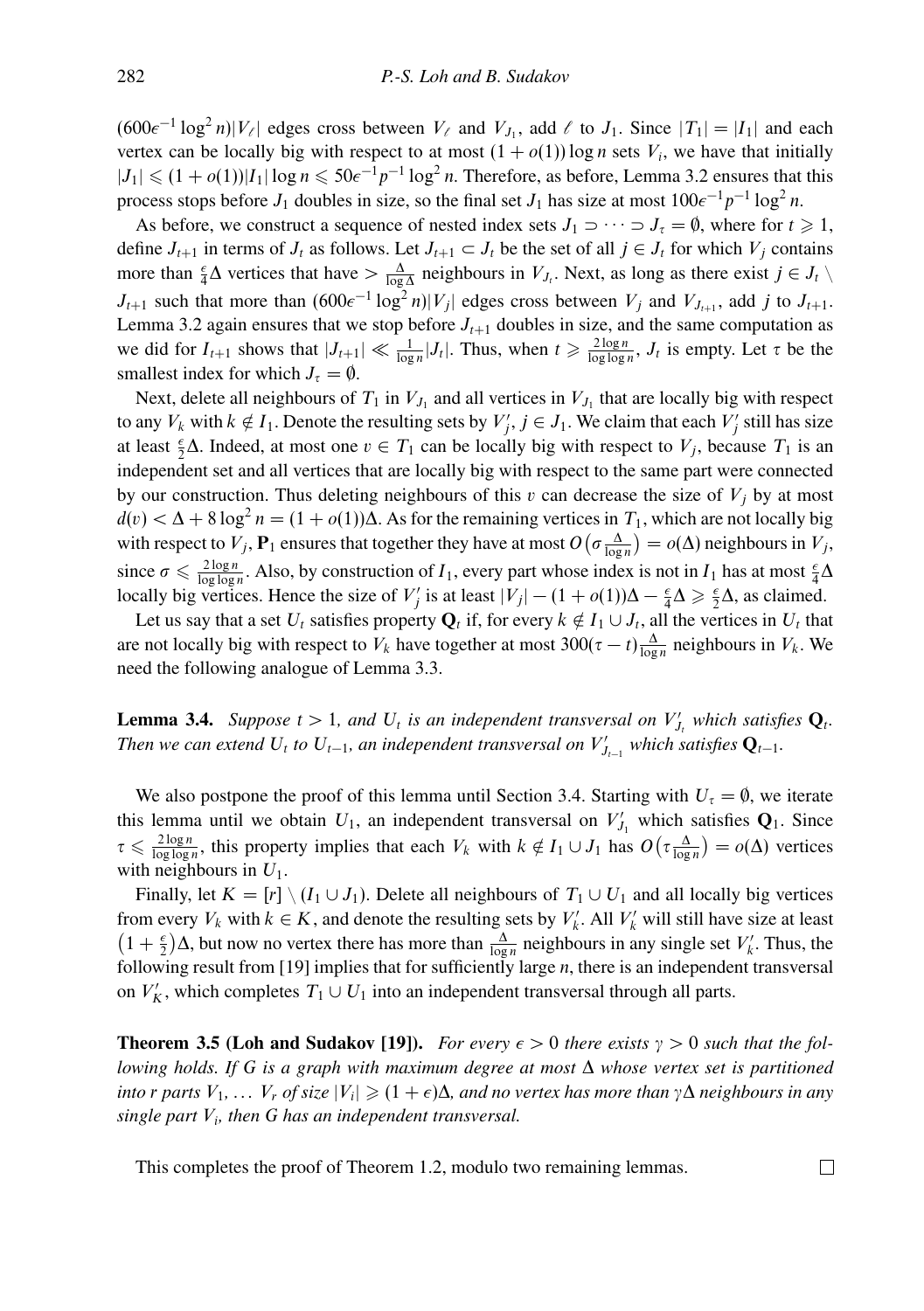### **3.3. Probabilistic tools**

We take a moment to record two results which we will need for the proofs of the remaining lemmas. The first is the symmetric version of the Lovász Local Lemma, which is typically used to show that with positive probability, no 'bad' events happen.

**Theorem 3.6 (Lovász Local Lemma [7]).** Let  $E_1, \ldots, E_n$  be events. Suppose that there exist *numbers* p and *d* such that all  $\mathbb{P}[E_i] \leq p$ , and each  $E_j$  is mutually independent of all but at most *d* of the other events. If  $ep(d+1) \leqslant 1$ , then  $\mathbb{P}[\bigcap \overline{E_i}] > 0$ .

The following result is a short consequence of this lemma, and we sketch its proof for completeness.

**Proposition 3.7 (Alon [3]).** *Let G be a multipartite graph with maximum degree* ∆*, whose parts V*1*, ... ,Vr all have size at least* 2*e*∆*. Then G has an independent transversal.*

**Proof.** Independently and uniformly select one vertex from each  $V_i$ , which we may assume is of size exactly  $[2e\Delta]$ . For each edge *f* of *G*, let the event  $A_f$  be when both endpoints of *f* are selected. The dependencies are bounded by  $2[2e\Delta]\Delta - 2$ , and each  $\mathbb{P}[A_f] \leq 2e\Delta^{-2}$ , so the Local Lemma implies this statement immediately.  $\Box$ 

### **3.4. Proofs of remaining lemmas**

Since the proofs of Lemmas 3.3 and 3.4 are very similar, we only prove Lemma 3.3. We will simply indicate the two places where the proofs differ.

**Proof of Lemma 3.3.** Fix some *t* as in the statement of the lemma. To extend an independent transversal  $T_t$  on the set  $V_t$ , satisfying  $P_t$ , to one on the larger set  $V_{t-1}$ , satisfying  $P_{t-1}$ , we will use the following key properties of our construction.

- (i) For every  $i \in I_{t-1} \setminus I_t$ , the set  $V_i$  contains at most  $\frac{\epsilon}{4}\Delta$  vertices that have  $> \frac{\Delta}{\log \Delta}$  neighbours in  $V_{I_{t-1}}$ .
- (ii) Each set  $V_i$  has size  $(1 + \epsilon)\Delta$ .
- (iii) For every  $i \notin I_{t-1}$ , there are at most  $(\beta \log^2 n)|V_i|$  edges between  $V_i$  and  $V_{I_{t-1}}$ , where we define the constant  $\beta$  to be  $240e^{-1}$ .

In the case of Lemma 3.4, property (ii) is that each set  $V'_j$  has size at least  $\frac{1}{2}\Delta$ , and the constant  $\beta$  in property (iii) is  $\beta = 600e^{-1}$ .

Let  $D = I_{t-1} \setminus I_t$ . From every  $V_i$  with  $i \in D$ , delete all vertices that have  $> \frac{\Delta}{\log \Delta}$  neighbours in  $V_{I_{t-1}}$ , and all neighbours of vertices in  $T_t$ . Denote the resulting sets by  $V_i^*$ . Note that now all degrees in the subgraph on  $V_D^* = \bigcup_{i \in D} V_i^*$  are at most  $\frac{\Delta}{\log \Delta}$ . Furthermore, we claim that every  $|V_i^*| \geq \frac{\epsilon}{6}\Delta$ . To see this, recall that at most one vertex  $v \in T_t$  can be locally big with respect to  $V_i$ , because  $T_i$  is independent and all vertices that are locally big with respect to the same part are connected by our construction. Deleting neighbours of such  $v$  can decrease the size of  $V_i$  by at most  $d(v) < \Delta + 8 \log^2 n = (1 + o(1))\Delta$ . The rest of the vertices in  $T_t$  are not locally big with respect to *V<sub>i</sub>*, so  $P_t$  implies that they have fewer than  $O(\sigma \frac{\Delta}{\log n}) = o(\Delta)$  neighbours in *V<sub>i</sub>* since  $\sigma \leq \frac{2\log n}{\log \log n}$ . Finally, by property (i) above, in *V<sub>i</sub>* we will delete at most  $\frac{\epsilon}{4}\Delta$  vertices that have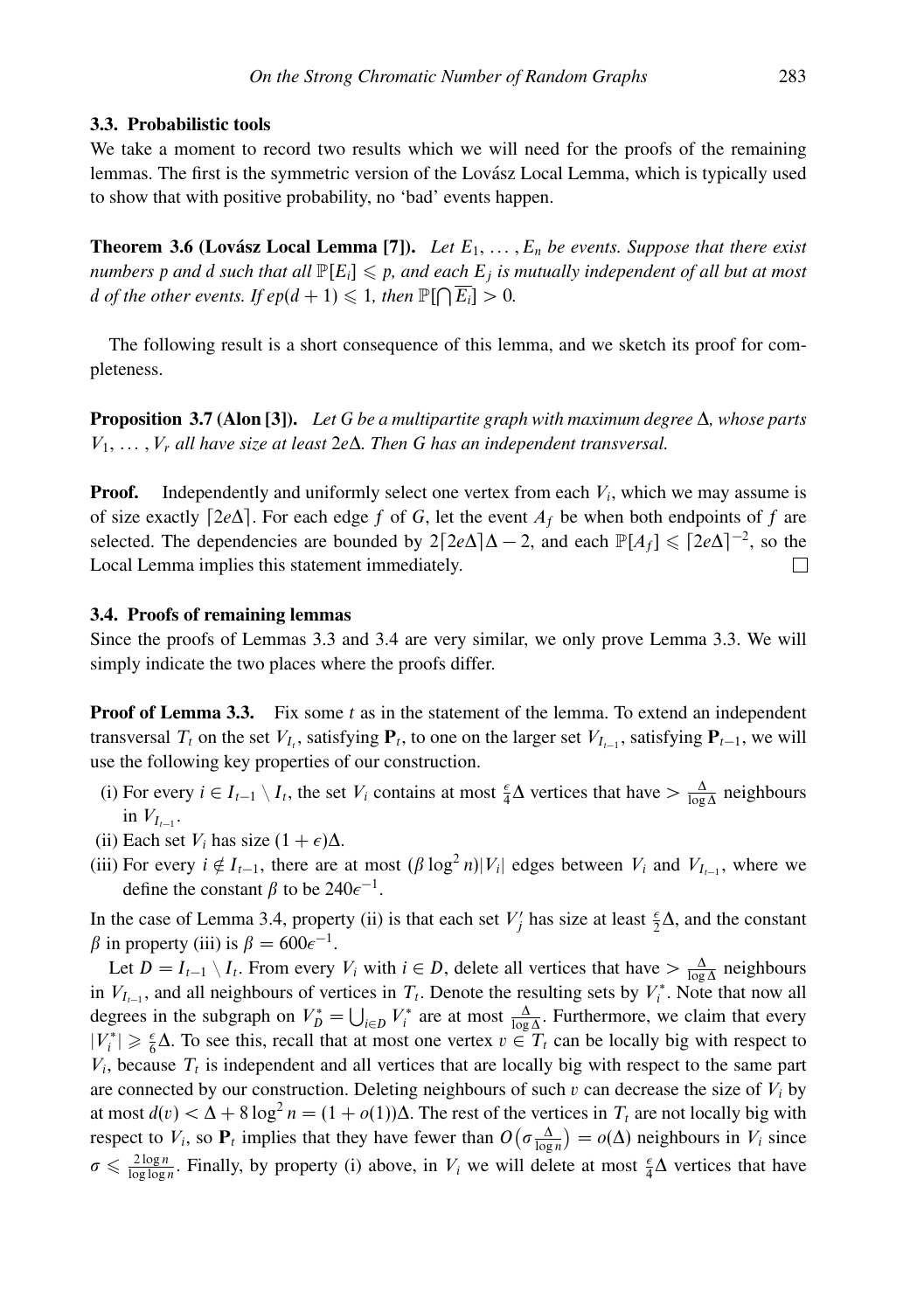$> \frac{\Delta}{\log \Delta}$  neighbours in *V*<sub>*I*<sup> $I$ </sup><sub>*I*</sub><sup> $I$ </sup>, so property (ii) implies that</sub>

$$
|V_i^*| \geqslant (1+\epsilon)\Delta - (1+o(1))\Delta - \frac{\epsilon}{4}\Delta \geqslant \frac{\epsilon}{6}\Delta,
$$

as claimed.

In the case of Lemma 3.4, recall that by construction all  $V'_j$  with  $j \in J_1$  contain no locally big vertices with respect to any part (we deleted all of them). Thus, the partial transversal  $U_t$ contains no locally big vertices with respect to  $V'_j$ . Property  $\mathbf{Q}_t$  then implies that the total number of neighbours that vertices of  $U_t$  have in  $V'_j$  is only  $O(\tau \frac{\Delta}{\log n}) = o(\Delta)$ . Hence when we reduce  $V'_j$ to *V*<sup>\*</sup><sub>*j*</sub> by deleting all neighbours of *U*<sub>t</sub>, and all vertices that have  $> \frac{\Delta}{\log \Delta}$  neighbours in *V*<sub>*J*<sub>*t*−1</sub></sub>, the total effect of  $U_t$  is  $o(\Delta)$ , not  $(1 + o(1))\Delta$  as above. Combining this with properties (i) and (ii), we see that  $|V_j^*| \ge |V_j'| - o(\Delta) - \frac{\epsilon}{4}\Delta \ge \frac{\epsilon}{6}\Delta$ , so the claim is still true. This is the second and final place in which the proofs of the two lemmas differ, and explains why Lemma 3.4 holds with part sizes of only  $\frac{\epsilon}{2}\Delta$ , while Lemma 3.3 requires part sizes of  $(1 + \epsilon)\Delta$ .

Returning to the proof of Lemma 3.3, randomly select a subset  $W_i \subset V_i^*$  for each  $i \in D$ by independently choosing each remaining vertex of  $V_i^*$  with probability  $\frac{\log^3 \Delta}{\Delta}$ , and let  $W =$  $\bigcup_{i\in D} W_i$ . Define the following families of bad events. For each  $i \in D$ , let  $A_i$  be the event that  $|W_i| < \frac{\epsilon}{8} \log^3 \Delta$ , and for each  $v \in V_D^*$ , let  $B_v$  be the event that *v* has more than 2 log<sup>2</sup> ∆ neighbours in *W*. Also, for each  $j \notin I_{t-1}$ , let  $C_j$  be the event that the collection of vertices in *W* that are not locally big with respect to *V<sub>j</sub>* has neighbourhood in *V<sub>j</sub>* of size >  $300\frac{\Delta}{\log n}$ . We use the Lovász Local Lemma to show that with positive probability, none of these events happen.

Let us begin by bounding the dependencies. Say that  $A_i$  *lives on*  $V_i^*$ ,  $B_v$  *lives on* the neighbourhood of *v* in  $V_D^*$ , and  $C_j$  *lives on* the neighbourhood of  $V_j$  in  $V_D^*$ . Note that each of our events is completely determined by the outcomes of the vertices in the set that it lives on. Hence events living on disjoint sets are independent. A routine calculation shows that for any given event, at most  $O(\Delta^3)$  other events can live on sets overlapping with its set; the worst case is that an event of *C*-type can live on a set that overlaps with the sets of  $\leq (1 + \epsilon)\Delta^3$  other *C*-type events.

It remains to show that each of  $\mathbb{P}[A_i]$ ,  $\mathbb{P}[B_v]$ , and  $\mathbb{P}[C_i]$  are  $\ll \Delta^{-3}$ . The size of  $W_i$  is distributed binomially with expectation  $\geq \frac{\epsilon}{6} \log^3 \Delta$ , so by a Chernoff bound,  $\mathbb{P}[A_i] < e^{-\Omega(\log^3 \Delta)} \ll \Delta^{-3}$ . Similarly, for each  $v \in V_D^*$  the expected value of the degree of *v* in *W* is at most  $\frac{\Delta}{\log \Delta} \cdot \frac{\log^3 \Delta}{\Delta} =$ log<sup>2</sup>  $\Delta$  so  $\mathbb{P}[B_v] < e^{-\Omega(\log^2 \Delta)} \ll \Delta^{-3}$ . For  $\mathbb{P}[C_j]$ , we proceed more carefully. For each  $0 \le k \le 8$ , let *Y<sub>k</sub>* be the set of vertices in  $V_D^*$  that have between  $\frac{\Delta}{\Delta^{(k+1)/8} \log n}$  and  $\frac{\Delta}{\Delta^{k/8} \log n}$  many neighbours in *V<sub>j</sub>*. By property (iii), the number of edges between *V*<sub>*I*<sub>*l*−1</sub> and *V<sub>j</sub>* is at most  $(\beta \log^2 n)|V_j| \le$ </sub>  $2\beta\Delta\log^2 n$ . Therefore,  $|Y_k| \leq 2\beta\Delta^{(k+1)/8}\log^3 n$ . However, since  $\Delta \geq n_p \geq \log^4 n$ , the probability that at least 30 $\Delta^{k/8}$  vertices in  $Y_k$  are selected to be in *W* is bounded by

$$
\mathbb{P} \leqslant \binom{2\beta\Delta^{(k+1)/8}\log^3n}{30\Delta^{k/8}} \left(\frac{\log^{3}\Delta}{\Delta}\right)^{30\Delta^{k/8}} \leqslant \left(\frac{e\cdot 2\beta\Delta^{1/8}\log^3n}{30}\cdot \frac{\log^{3}\Delta}{\Delta}\right)^{30\Delta^{k/8}} \leqslant \left(\frac{e\beta}{15}\cdot \frac{\log^{3}\Delta}{\Delta^{1/8}}\right)^{30\Delta^{k/8}} \ll \Delta^{-3}.
$$

Therefore, with probability  $1 - o(\Delta^{-3})$ , the collection of vertices in W that are not locally big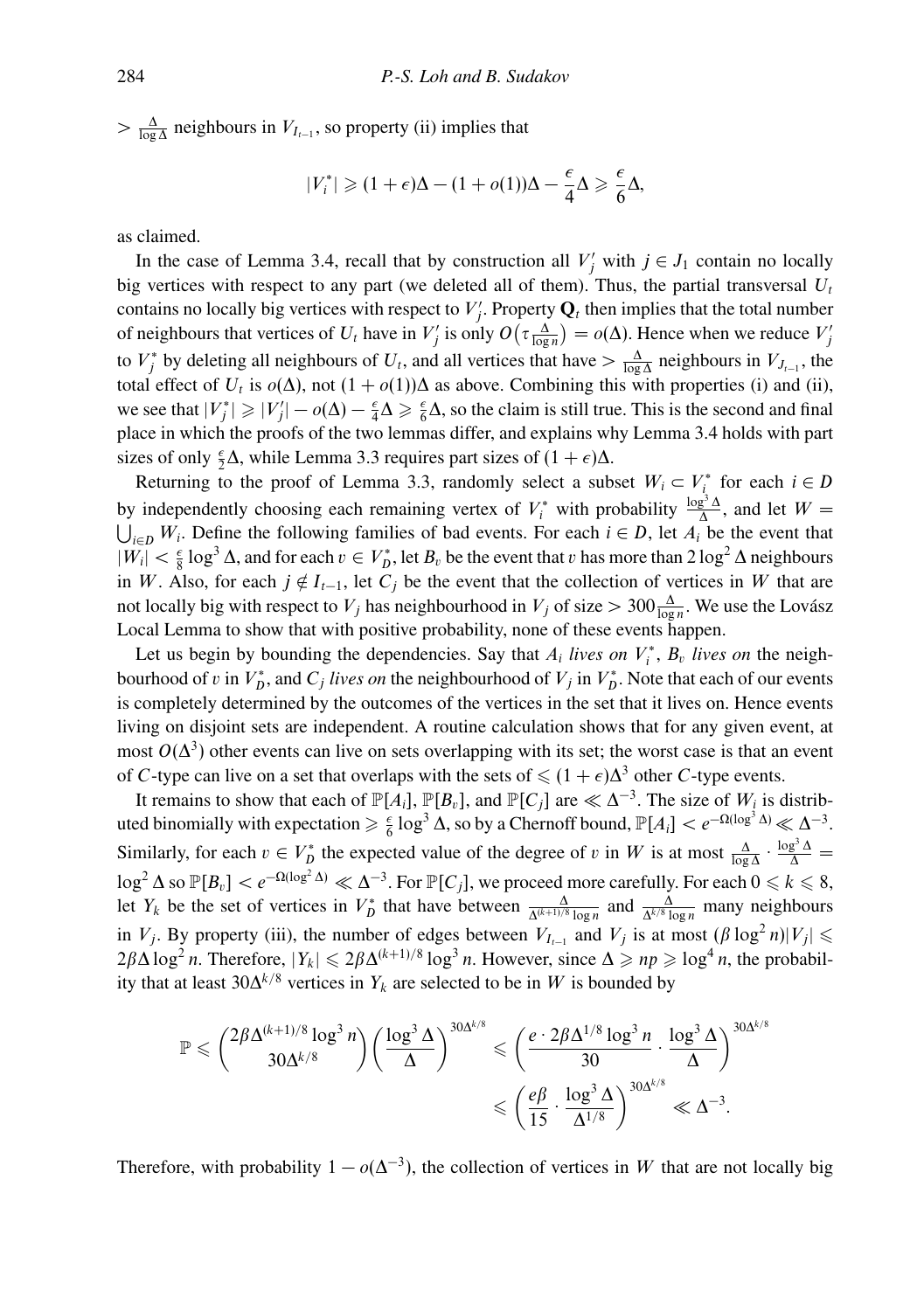with respect to  $V_j$  has neighbourhood in  $V_j$  of size less than

$$
\sum_{k=0}^{8} 30\Delta^{k/8} \frac{\Delta}{\Delta^{k/8} \log n} < 300 \frac{\Delta}{\log n},
$$

and hence  $\mathbb{P}[C_i] \ll \Delta^{-3}$ .

By the Lovász Local Lemma, there exist subsets  $W_i \subset V_i^*$  for each  $i \in D$  such that none of  $A_i$ ,  $B_i$ , or  $C_i$  hold. In particular, every  $|W_i|$  is greater than 2*e* times the maximum degree in the subgraph induced by *W*, so Proposition 3.7 implies that there exists an independent transversal *T*' there. Letting  $T_{t-1} = T_t \cup T'$ , we obtain an independent transversal on  $V_{t-1}$ . Since  $T' \subset W$ and no  $C_j$  holds, we have that, for every  $j \notin I_{t-1}$ , the vertices in  $T_t \cup T'$  which are not locally big with respect to  $V_j$  have together at most

$$
300(\sigma - t)\frac{\Delta}{\log n} + 300\frac{\Delta}{\log n} = 300(\sigma - (t - 1))\frac{\Delta}{\log n}
$$

neighbours in  $V_j$ , *i.e.*,  $T_t \cup T'$  satisfies  $P_{t-1}$ .

## **4. Concluding remarks**

A simple modification of our argument yields a slight improvement of Theorem 1.2, and shows that the theorem is in fact true for all  $p \gg \frac{\log^{3+x}}{n}$ , for any fixed  $\alpha > 0$ . We decided not to prove that result here in such generality for the sake of clarity of presentation. Also, it is not very difficult, using our approach, to prove a statement similar to Theorem 1.2 for the sparse case, when  $p \sim \frac{c}{n}$ for some constant *c*. However, these extensions are not as interesting as the main problem that remains open, which is to study the behaviour of the strong chromatic number of random graphs when  $p \le n^{-1/2}$ . We are certain that the strong chromatic number of the random graph  $G_{n,p}$  is a.s.  $(1 + o(1))\Delta$  for every  $p \ge \frac{c}{n}$  for some constant *c*. It would also be very interesting to determine all the values of the edge probability *p* for which almost surely  $s\chi(G_{n,p})$  is precisely  $\Delta + 1$ .

## **Acknowledgements**

The authors would especially like to thank Bruce Reed for interesting remarks and useful insights at the early stage of this project. The idea of studying the strong chromatic number of random graphs originated from a conversation the second author had with Bruce Reed, during which it was realized that the strong chromatic number of dense random graphs should be  $\Delta + 1$ . We would also like to thank Michael Krivelevich for stimulating discussions.

#### **References**

- [1] Aharoni, R., Berger, E. and Ziv, R. Independent systems of representatives in weighted graphs. *Combinatorica*, to appear.
- [2] Aharoni, R. and Holzman, R. (2005) Private communication.
- [3] Alon, N. (1988) The linear arboricity of graphs. *Israel J. Math.* **62** 311–325.
- [4] Alon, N. (1992) The strong chromatic number of a graph. *Random Struct. Alg.* **3** 1–7.
- [5] Alon, N. (2003) Problems and results in extremal combinatorics I. *Discrete Math.* **273** 31–53.

 $\Box$